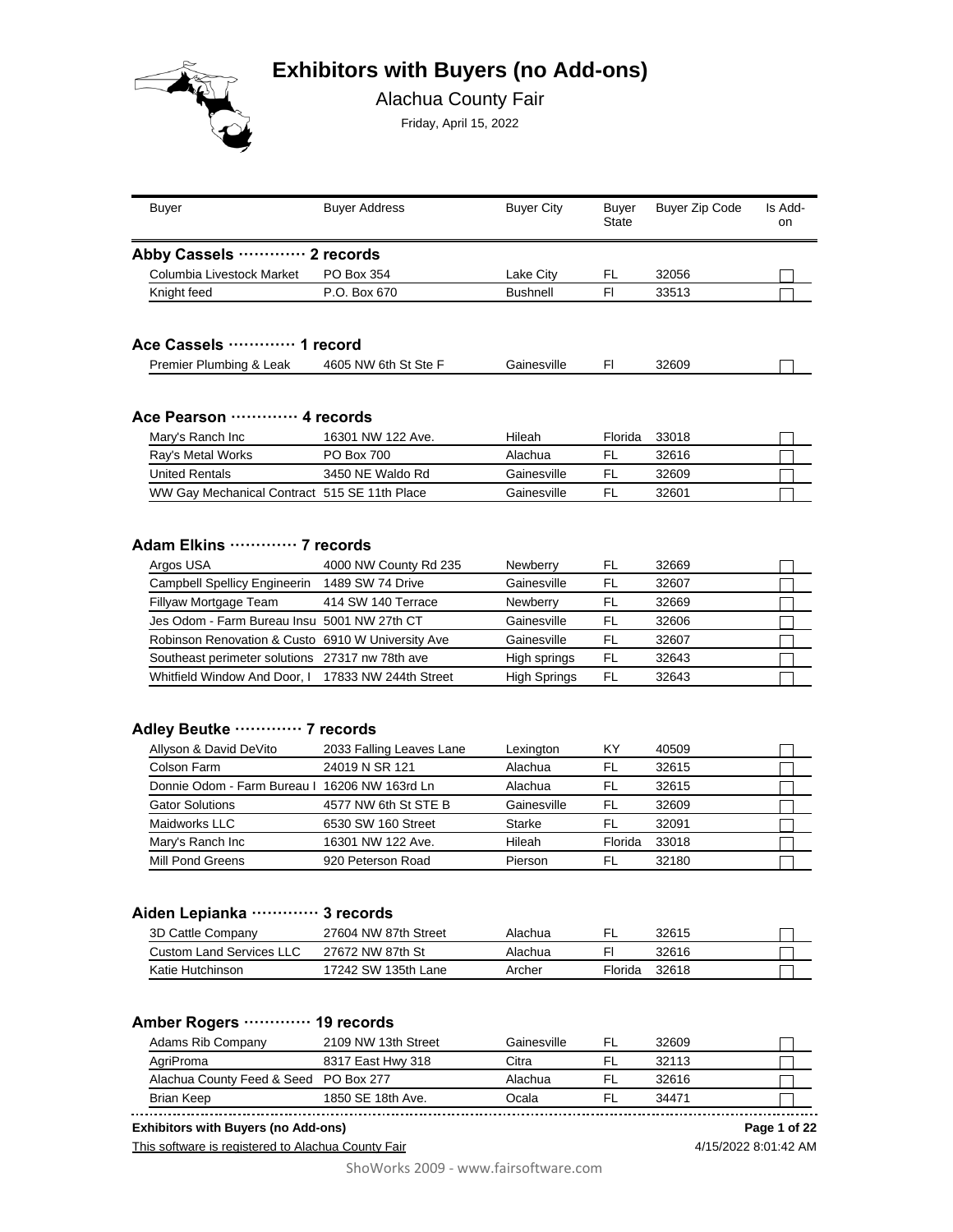| <b>Buyer</b>                                     | <b>Buyer Address</b> | <b>Buyer City</b> | Buyer<br>State | <b>Buyer Zip Code</b> | Is Add-<br>on |
|--------------------------------------------------|----------------------|-------------------|----------------|-----------------------|---------------|
| <b>Amber Rogers</b>                              | 19 records           |                   |                |                       |               |
| Carroll's Farm Supply                            | 5616 SE US Hwy 301   | Hawthorne         | FL             | 32640                 |               |
| Chris & Lori Porter                              | 2283 NE 63rd Streer  | Ocala             | FL             | 34479                 |               |
| Columbia Livestock Market                        | PO Box 354           | Lake City         | FL             | 32056                 |               |
| Domer's Inc.                                     | 204 SE 10 Avenue     | Okeechobee        | FL             | 34974                 |               |
| <b>Gulf Coast Cattle</b>                         | 180 Easemant Lane    | Florahome         | FL             | 32140                 |               |
| Jamey Nash - Farm Bureau                         | 14283 SW 4th PI      | Newberry          | FL             | 32669                 |               |
| <b>Jarrod Wilkins</b>                            | 6433 NW 42nd Lane    | Gainesville       | FL             | 32606                 |               |
| Mallard Construction & Electri 9310 NW 188th Way |                      | Alachua           | FL             | 32615                 |               |
| Mary's Ranch Inc                                 | 16301 NW 122 Ave.    | Hileah            | Florida        | 33018                 |               |
| Newport Hay                                      | 101 SW 57th Ave.     | Ocala             | FL             | 34474                 |               |
| No Reins Equine                                  | 2262 E C 478         | Webster           | FL             | 33597                 |               |
| Ocala Stockyard                                  | PO Box 539           | Lowell            | <b>FL</b>      | 34482                 |               |
| <b>Patriot Homes</b>                             | 9009 W HWY 318       | Reddick           | FL             | 32686                 |               |
| R.O.T. Construction                              | 4366 SW 115 Place    | Lake Butler       | FL             | 32054                 |               |
| S&P Accounting Services LL                       | 121 NW 3rd St        | Ocala             | FL             | 34475                 |               |

## **Annabeth Green ············· 9 records**

| <b>Blackwell Electric</b>                         | 1901 NW 202 Street | Newberry            | FL      | 32669 |  |
|---------------------------------------------------|--------------------|---------------------|---------|-------|--|
| <b>CTE</b>                                        | 954 NW 244th Drive | Newberry            | FL      | 32669 |  |
| Devon Mumford                                     | 23411 NW 142nd Ave | <b>High Springs</b> | FL      | 32643 |  |
| Double B Southern LLC                             | PO Box 37          | Newberry            | FL      | 32669 |  |
| Green Construction and Devel 14250 SE 60th Street |                    | Morriston           | FL      | 32668 |  |
| Mary's Ranch Inc                                  | 16301 NW 122 Ave.  | Hileah              | Florida | 33018 |  |
| Solar Controllers                                 | 3960 S. Pine Ave   | Ocala               | FL      |       |  |
| Southeast perimeter solutions 27317 nw 78th ave   |                    | High springs        | FL      | 32643 |  |
| Southeast Seed                                    | 9030 SE 70th Ave   | Trenton             | FI.     | 32693 |  |

#### **Annalee Tidwell ············· 3 records**

| Cowboyz BBQ Catering | PO Box 638        | Archer  | -       | 32618 |  |
|----------------------|-------------------|---------|---------|-------|--|
| Mary's Ranch Inc     | 16301 NW 122 Ave. | Hileah  | Florida | 33018 |  |
| Ray's Metal Works    | PO Box 700        | Alachua |         | 32616 |  |

## **Anthony Davila ············· 1 record**

|  | <b>Premier Plumbing</b><br>o<br>.eak<br>ΙŌκ | 4605 NW<br>6th St Ste | Gainesville |  | 32609 |  |
|--|---------------------------------------------|-----------------------|-------------|--|-------|--|
|--|---------------------------------------------|-----------------------|-------------|--|-------|--|

#### **Ashley Mallard ············· 6 records**

| Craig Mikell - Farm Bureau In 16206 NW 163rd Lane |                    | Alachua             | FL      | 32615 |  |
|---------------------------------------------------|--------------------|---------------------|---------|-------|--|
| <b>Gator Crop Consulting</b>                      | 23748 NW 142nd Ave | <b>High Springs</b> | Florida | 32643 |  |
| Mac Johnson Roofing                               | 8479 State Rd 26   | Newberry            | -FL     | 32669 |  |
| Mary's Ranch Inc                                  | 16301 NW 122 Ave.  | Hileah              | Florida | 33018 |  |
| Santa Fe Ford                                     | 16330 US Hwy 441   | Alachua             | FL.     | 32615 |  |
| WW Gay Mechanical Contract 515 SE 11th Place      |                    | Gainesville         | FL.     | 32601 |  |

## **Ashlynn Samora ············· 5 records**

| Josh Smith Construction                 | 11051 NE 109th Place   | Archer          |    | 32618 |  |
|-----------------------------------------|------------------------|-----------------|----|-------|--|
| Palms Medical Group                     | 23343 NW County Rd 236 | High Springs    | FL | 32643 |  |
| Pendarvis Fence LLC                     | 25820 SW 46th Ave      | <b>Newberry</b> |    | 32669 |  |
| SGS Contracting Services Inc PO Box 908 |                        | High Springs    | FL | 32655 |  |

#### **Exhibitors with Buyers (no Add-ons)**

This software is registered to Alachua County Fair

**Page 2 of 22**

ShoWorks 2009 - www.fairsoftware.com

4/15/2022 8:01:42 AM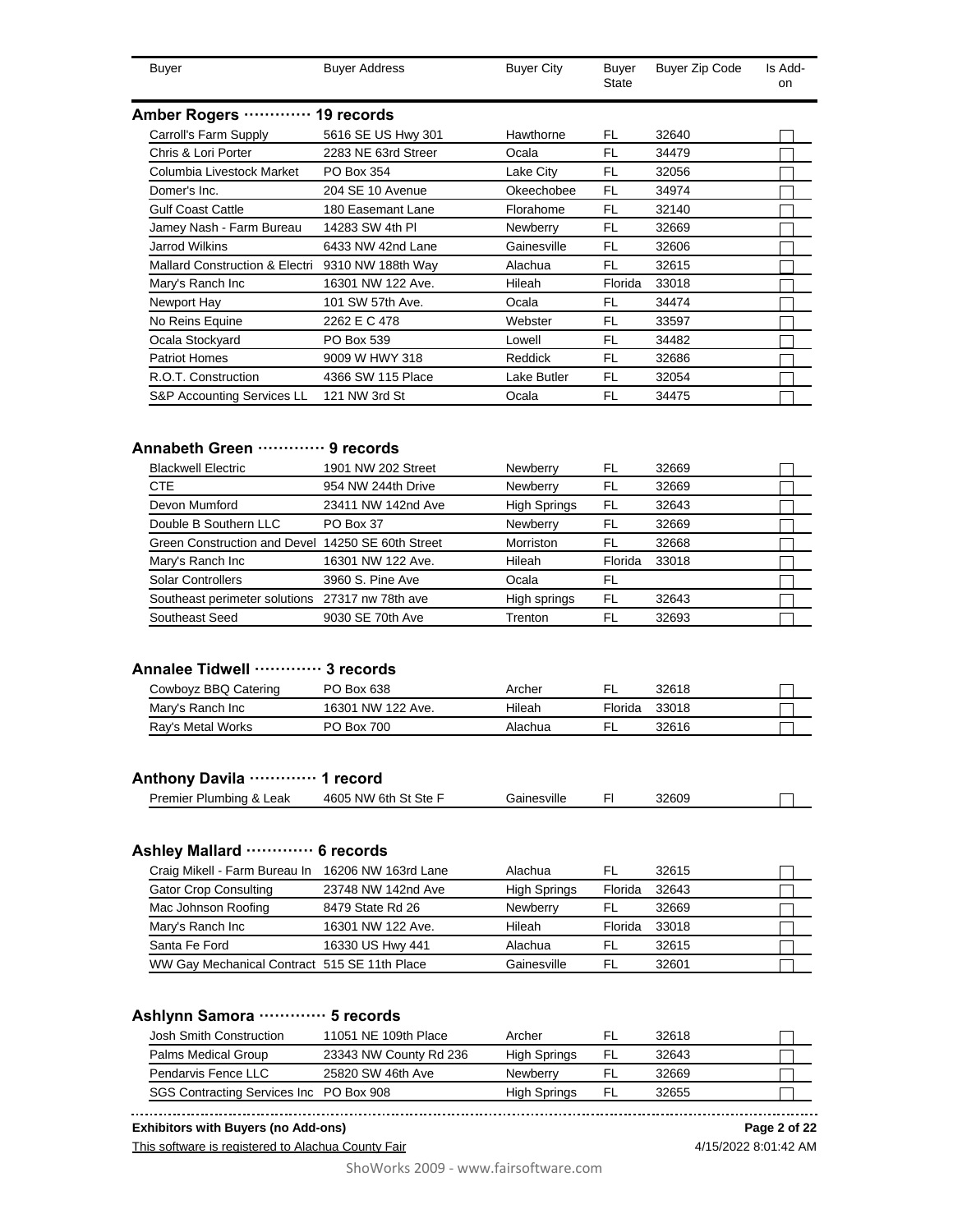| Buver | <b>Buyer Address</b>                            | <b>Buyer City</b> | Buver<br>State | Buyer Zip Code | Is Add-<br>on |
|-------|-------------------------------------------------|-------------------|----------------|----------------|---------------|
|       | Ashlynn Samora ………… 5 records                   |                   |                |                |               |
|       | Southeast perimeter solutions 27317 nw 78th ave | High springs      | FL             | 32643          |               |

#### **Ashton Hall ············· 25 records**

| 3H Farms                                         | 839 SW 226 Street        | Newberry            | FL        | 32669 |  |
|--------------------------------------------------|--------------------------|---------------------|-----------|-------|--|
| <b>ADT Farms</b>                                 | 3789 NW 202nd Street     | Newberry            | FI.       | 32669 |  |
| Amer-A-Crete Design                              | 20364 NW CR 236          | <b>High Springs</b> | <b>FL</b> | 32643 |  |
| Argos USA                                        | 4000 NW County Rd 235    | Newberry            | <b>FL</b> | 32669 |  |
| Christian & Jessica Davila                       | 23004 NW 78th Ave        | Alachua             | <b>FL</b> | 32615 |  |
| Circle H Ag Sales                                | 28730 NW 32 Avenue       | Newberry            | <b>FL</b> | 32669 |  |
| Cole crane                                       | 25616 n cr 1491          | Alachua             | FI.       | 32616 |  |
| Colson Farm                                      | 24019 N SR 121           | Alachua             | FL        | 32615 |  |
| Danay & Rodney Harvey                            | PO Box 261               | Newberry            | <b>FL</b> | 32669 |  |
| Donnie Odom - Farm Bureau I 16206 NW 163rd Ln    |                          | Alachua             | <b>FL</b> | 32615 |  |
| Harvey Building & Constructio PO Box 526         |                          | Newberry            | <b>FL</b> | 32669 |  |
| Hillandale Quality Feeds, LLC PO Box 448         |                          | Lake Butler         | <b>FL</b> | 32054 |  |
| Jeremy & Kristen Swilley                         | 28730 NW 32nd Avenue     | Newberry            | <b>FL</b> | 32669 |  |
| Jon Doke                                         | 13904 NW 270th Ave       | Alachua             | FL        | 32615 |  |
| Kevin Farr                                       | P.O. Box 991             | Newberry            | <b>FL</b> | 32669 |  |
| L & D Ranch                                      | P. O Box 1015            | Alachua             | <b>FL</b> | 32615 |  |
| M & H Farms                                      | 15701 NW 278 Avenue      | Alachua             | FL        | 32615 |  |
| Mallard Construction & Electri 9310 NW 188th Way |                          | Alachua             | <b>FL</b> | 32615 |  |
| Mary's Ranch Inc                                 | 16301 NW 122 Ave.        | Hileah              | Florida   | 33018 |  |
| Matt Surrency/Edward Jones                       | 14423 US HWY 441 Suite 9 | Alachua             | FL        | 32615 |  |
| Peggy Mitchell                                   | 16251 NE 6th Ave         | Trenton             | <b>FL</b> | 32693 |  |
| Pendarvis Fence LLC                              | 25820 SW 46th Ave        | Newberry            | <b>FL</b> | 32669 |  |
| Santa Fe Ford                                    | 16330 US Hwy 441         | Alachua             | <b>FL</b> | 32615 |  |
| Southeast perimeter solutions 27317 nw 78th ave  |                          | High springs        | <b>FL</b> | 32643 |  |
| Whitfield Window And Door, I                     | 17833 NW 244th Street    | High Springs        | <b>FL</b> | 32643 |  |

## **Aubrey Fralick ············· 8 records**

| Colson Farm                                   | 24019 N SR 121        | Alachua             | FL      | 32615 |  |
|-----------------------------------------------|-----------------------|---------------------|---------|-------|--|
| Cowboyz BBQ Catering                          | PO Box 638            | Archer              | FI      | 32618 |  |
| Donnie Odom - Farm Bureau I 16206 NW 163rd Ln |                       | Alachua             | FL      | 32615 |  |
| Hillandale Quality Feeds, LLC PO Box 448      |                       | Lake Butler         | FL      | 32054 |  |
| Hobo Tractor                                  | 462 SE State Road 238 | Lake City           | FL      | 32025 |  |
| M & H Farms                                   | 15701 NW 278 Avenue   | Alachua             | FI      | 32615 |  |
| Mary's Ranch Inc                              | 16301 NW 122 Ave.     | Hileah              | Florida | 33018 |  |
| Sand Hill Brangus                             | 8347 NE 50th Street   | <b>High Springs</b> | FL      | 32643 |  |

## **Austin Floyd ············· 2 records**

| Allstate<br>Cain<br>Hugh        | . NW<br>12 PI<br>2457 | Bainesville |   | 32605   |  |
|---------------------------------|-----------------------|-------------|---|---------|--|
| Precision.<br>Lawns & Landscapi | 23905 NW 110 Ave      | Alachua     | − | 2つぬ 1 1 |  |

#### **Autry Pendarvis ············· 9 records**

| Argos USA                   | 4000 NW County Rd 235 | <b>Newberry</b> |     | 32669 |  |
|-----------------------------|-----------------------|-----------------|-----|-------|--|
| <b>Blackwell Electric</b>   | 1901 NW 202 Street    | <b>Newberry</b> | -FL | 32669 |  |
| Boyd & Son Sod Farm         | 25505 SW 46 Avenue    | <b>Newberry</b> |     | 32669 |  |
| <b>Coleman Construction</b> | 25501 NW 8th Ln       | <b>Newberry</b> |     | 32669 |  |
| Keeler Roofing LLC          | 578 SE 70TH LOOP      | <b>TRENTON</b>  | FI  | 32693 |  |

**Exhibitors with Buyers (no Add-ons) Page 3 of 22**

This software is registered to Alachua County Fair

4/15/2022 8:01:42 AM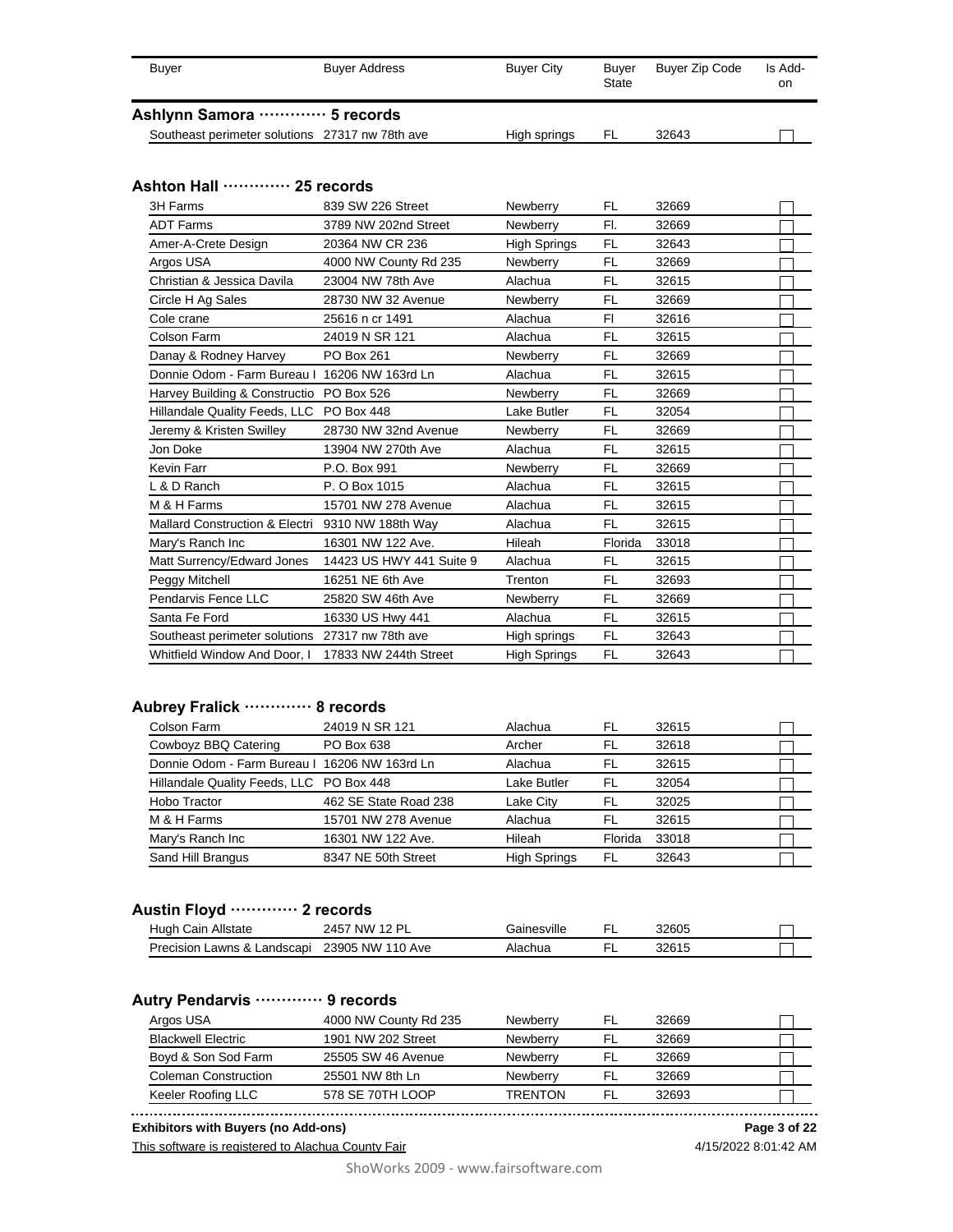| Buyer                          | <b>Buyer Address</b>   | <b>Buyer City</b>   | Buyer<br><b>State</b> | <b>Buyer Zip Code</b> | Is Add-<br>on |
|--------------------------------|------------------------|---------------------|-----------------------|-----------------------|---------------|
| Autry Pendarvis ………… 9 records |                        |                     |                       |                       |               |
| <b>Newberry Cornfield Maze</b> | 1909 SW 186th Street   | Newberry            | FL                    | 32669                 |               |
| <b>Palms Medical Group</b>     | 23343 NW County Rd 236 | <b>High Springs</b> | -FL                   | 32643                 |               |
| Scott Blackwell                | PO Box 923             | Archer              | FL                    | 32618                 |               |
| Southeast Seed                 | 9030 SE 70th Ave       | Trenton             | FL                    | 32693                 |               |

## **Ava Adams ············· 6 records**

| High Springs Electric, Inc.              | PO Box 1028           | <b>High Springs</b> | FL      | 32655      |  |
|------------------------------------------|-----------------------|---------------------|---------|------------|--|
| Hillandale Quality Feeds, LLC PO Box 448 |                       | Lake Butler         | FL      | 32054      |  |
| Magnolia Landscape                       | 13401 NW 173rd Street | Alachua             | FL      | 32615      |  |
| Mary's Ranch Inc                         | 16301 NW 122 Ave.     | Hileah              | Florida | 33018      |  |
| Tom & Linda McCall                       | 1120 SW Riverside Ave | Ft. White           | FI.     | 32038-4649 |  |
| Whitfield Window And Door, I             | 17833 NW 244th Street | <b>High Springs</b> | FL      | 32643      |  |

## **Baylee Akers ············· 6 records**

| Harvey Building & Constructio PO Box 526         |                   | <b>Newberry</b> | FL.     | 32669 |  |
|--------------------------------------------------|-------------------|-----------------|---------|-------|--|
| Jes Odom - Farm Bureau Insu 5001 NW 27th CT      |                   | Gainesville     | FI      | 32606 |  |
| Mallard Construction & Electri 9310 NW 188th Way |                   | Alachua         | FI      | 32615 |  |
| Mary's Ranch Inc                                 | 16301 NW 122 Ave. | Hileah          | Florida | 33018 |  |
| Nelsons Buildings                                | 4505 NW 13th St.  | Gainesville     | FI.     | 32609 |  |
| Santa Fe Ford                                    | 16330 US Hwy 441  | Alachua         | FI      | 32615 |  |

## **Blane Corpora ············· 4 records**

| Alachua County Feed & Seed PO Box 277 |                   | Alachua     | FI.     | 32616 |  |
|---------------------------------------|-------------------|-------------|---------|-------|--|
| Mary's Ranch Inc                      | 16301 NW 122 Ave. | Hileah      | Florida | 33018 |  |
| Nicole Hazellief                      | 14019 NE SR 26    | Gainesville | FI      | 32641 |  |
| Rogers Livestock                      | 3283 SW CR 778    | Fort White  | FL.     | 32038 |  |

#### **Brantley Smith ············· 1 record**

|  | Water<br>seven '<br>Springs | 101<br>Springs<br>Road<br>Ginnie | Springs<br>Hiah |  | 32643 |  |  |
|--|-----------------------------|----------------------------------|-----------------|--|-------|--|--|
|--|-----------------------------|----------------------------------|-----------------|--|-------|--|--|

#### **Brooke Walding ············· 8 records**

| Amer-A-Crete Design                     | 20364 NW CR 236      | <b>High Springs</b> | FL      | 32643 |  |
|-----------------------------------------|----------------------|---------------------|---------|-------|--|
| Archer Automotive & Tire                | 15901 SW Archer Road | Archer              | FL      | 32618 |  |
| Cowboyz BBQ Catering                    | PO Box 638           | Archer              | FL      | 32618 |  |
| <b>Hines Services</b>                   | 2479 NE CR 337       | <b>High Springs</b> | FL      | 32643 |  |
| <b>JMJ Construction Services</b>        | 9507 NW 226th Street | Alachua             | FL      | 32615 |  |
| Mary's Ranch Inc                        | 16301 NW 122 Ave.    | Hileah              | Florida | 33018 |  |
| Santa Fe Ford                           | 16330 US Hwy 441     | Alachua             | FL      | 32615 |  |
| SGS Contracting Services Inc PO Box 908 |                      | <b>High Springs</b> | FL      | 32655 |  |

## **Brooke Zeller ············· 1 record**

| Premier Plumbing &<br>Leak | 4605 NW 6th St Ste F | Gainesville | 32609 |  |
|----------------------------|----------------------|-------------|-------|--|
|                            |                      |             |       |  |

#### **Brooklynn Lemons ············· 2 records**

| & Kathy Branan<br>3arv | 59 Street<br>SЕ                | Micanopy |         | 32667 |  |
|------------------------|--------------------------------|----------|---------|-------|--|
| Mary's Ranch Inc       | <b>NW</b><br>16301<br>122 Ave. | Hileah   | Florida | 33018 |  |

**Exhibitors with Buyers (no Add-ons)**

This software is registered to Alachua County Fair

**Page 4 of 22**

4/15/2022 8:01:42 AM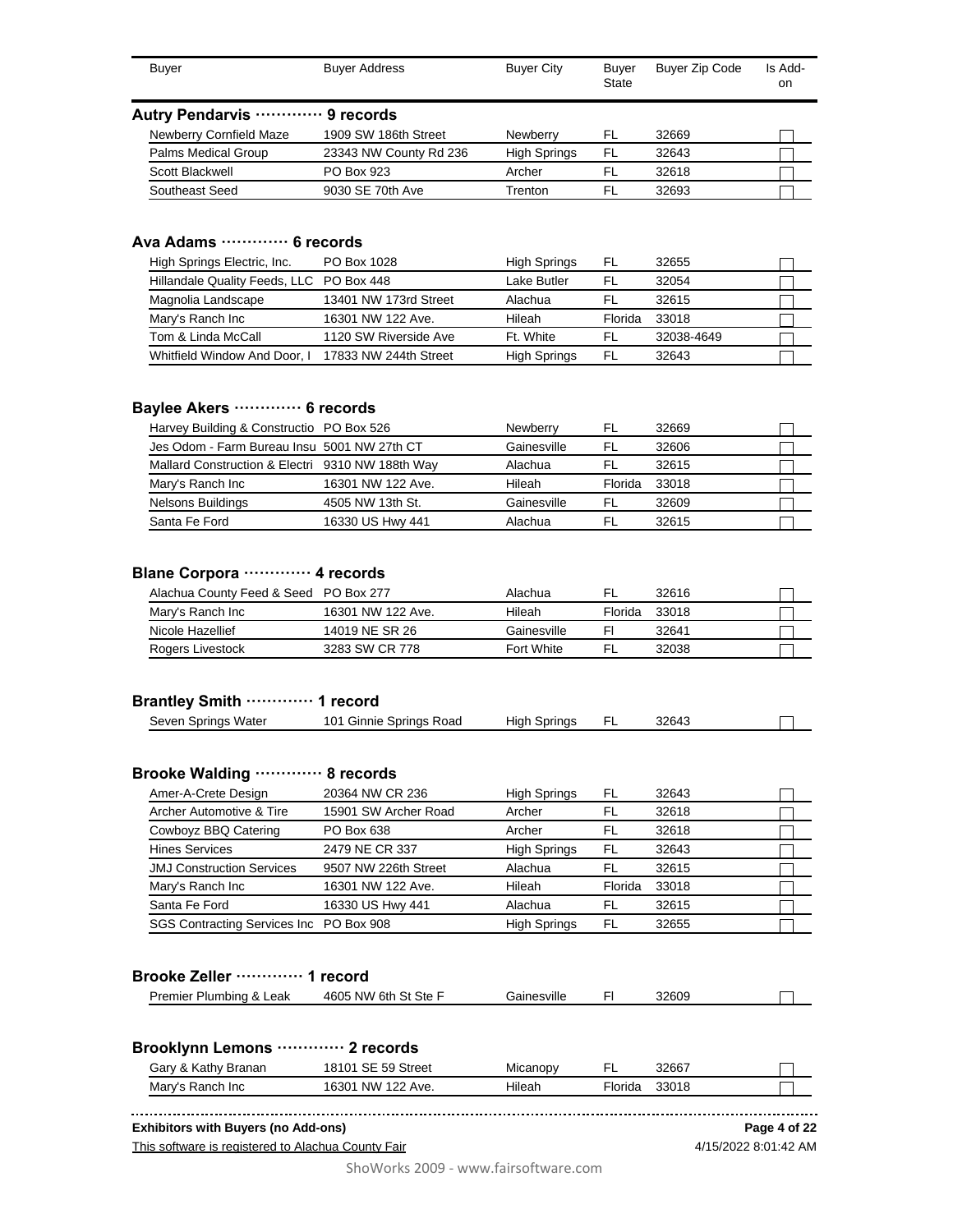| Buver                       | <b>Buyer Address</b> | <b>Buyer City</b> | Buver<br>State | Buyer Zip Code | Is Add-<br>on |
|-----------------------------|----------------------|-------------------|----------------|----------------|---------------|
| Brooklynn Lemons  2 records |                      |                   |                |                |               |

| Lake Butler<br>6188 SW County Rd 18A<br>Lake Butler<br>Alachua | FL<br>FL<br>FL                                                                                                | 32054                      |                |
|----------------------------------------------------------------|---------------------------------------------------------------------------------------------------------------|----------------------------|----------------|
|                                                                |                                                                                                               |                            |                |
|                                                                |                                                                                                               | 32054                      |                |
|                                                                |                                                                                                               | 32615                      |                |
|                                                                |                                                                                                               |                            |                |
|                                                                |                                                                                                               |                            |                |
| Lake City                                                      | FL                                                                                                            | 32056                      |                |
| Hawthorne                                                      |                                                                                                               | 32640                      |                |
|                                                                |                                                                                                               |                            |                |
|                                                                |                                                                                                               |                            |                |
|                                                                |                                                                                                               |                            |                |
|                                                                | Florida                                                                                                       | 32643                      |                |
| Alachua                                                        | FL                                                                                                            | 32615                      |                |
|                                                                |                                                                                                               |                            |                |
|                                                                |                                                                                                               |                            |                |
| Alachua                                                        | FL                                                                                                            | 32616                      |                |
|                                                                | FL.                                                                                                           | 32669                      |                |
|                                                                |                                                                                                               |                            |                |
|                                                                |                                                                                                               |                            |                |
|                                                                |                                                                                                               |                            |                |
|                                                                |                                                                                                               |                            |                |
| 15560 NW US 441, Ste 200<br>Alachua                            | FL                                                                                                            | 32615                      |                |
|                                                                |                                                                                                               |                            |                |
|                                                                |                                                                                                               |                            |                |
|                                                                |                                                                                                               |                            |                |
| Alachua                                                        | FL                                                                                                            | 32615                      |                |
| Hileah                                                         | Florida                                                                                                       | 33018                      |                |
|                                                                |                                                                                                               |                            |                |
|                                                                |                                                                                                               |                            |                |
| Gainesville                                                    | Florida                                                                                                       | 32607                      |                |
| Fort White<br>296 SW Gastonia Court                            | FI                                                                                                            | 32038                      |                |
| Hawthorne                                                      | FI                                                                                                            | 32640                      |                |
|                                                                |                                                                                                               |                            |                |
|                                                                |                                                                                                               |                            |                |
|                                                                |                                                                                                               |                            |                |
| Lake City                                                      | FL                                                                                                            | 32024                      |                |
|                                                                |                                                                                                               |                            |                |
|                                                                |                                                                                                               |                            |                |
| Hileah                                                         | Florida                                                                                                       | 33018                      |                |
| Hawthorne                                                      | FL                                                                                                            | 32640                      |                |
|                                                                | Sugar Lane<br>Hileah<br>17410 Northwest US Highway<br><b>High Springs</b><br>27625 sw 46th Avenue<br>Newberry | <b>FL</b><br>ТX<br>Florida | 77479<br>33018 |

#### **Chloe Walding ············· 6 records** This software is registered to Alachua County Fair **Exhibitors with Buyers (no Add-ons)** 4/15/2022 8:01:42 AM **Page 5 of 22**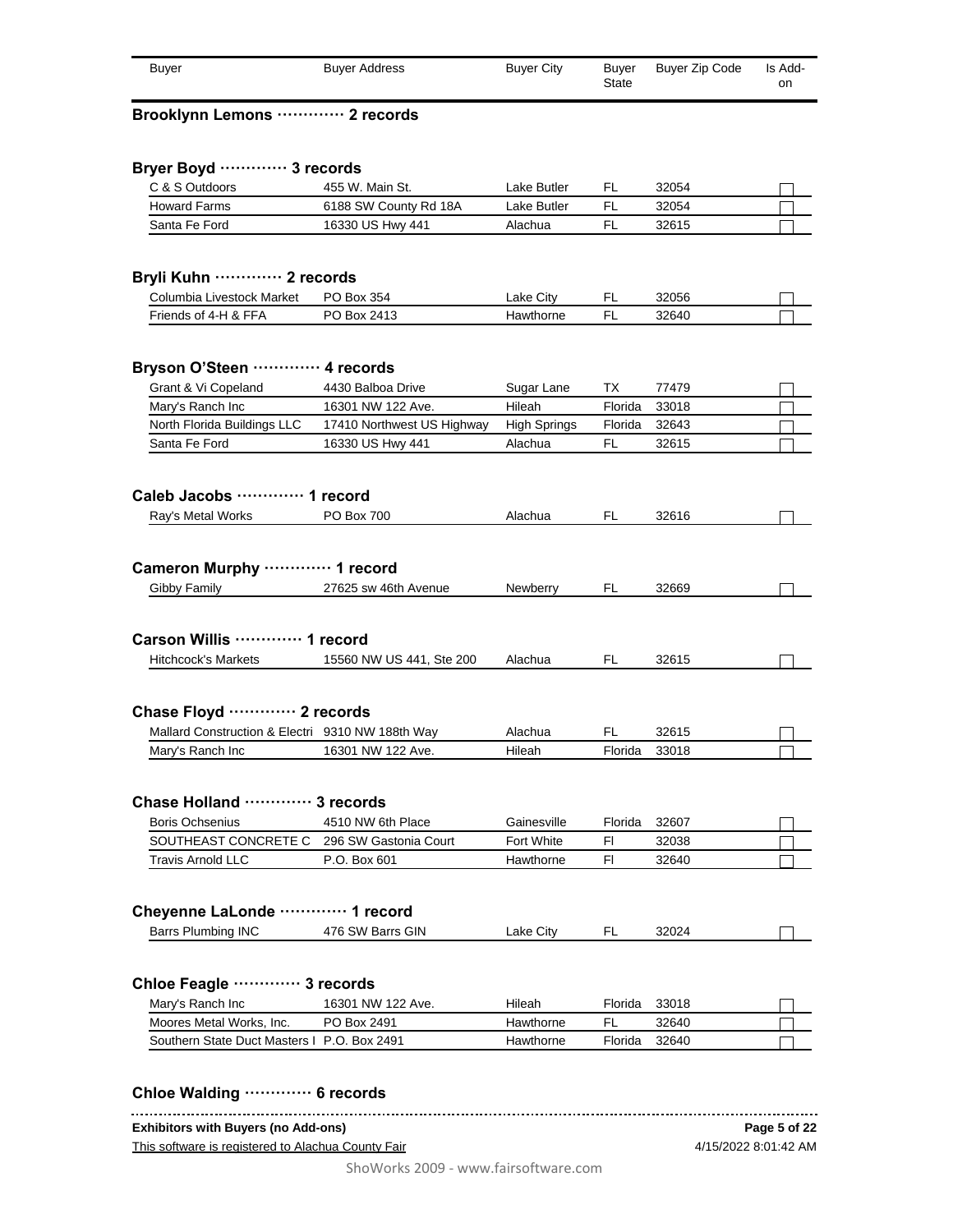| <b>Buyer</b>                                                                                                                                               | <b>Buyer Address</b>              | <b>Buyer City</b>                          | <b>Buver</b><br>State | <b>Buyer Zip Code</b>   | Is Add-<br>on |
|------------------------------------------------------------------------------------------------------------------------------------------------------------|-----------------------------------|--------------------------------------------|-----------------------|-------------------------|---------------|
| Chloe Walding  6 records                                                                                                                                   |                                   |                                            |                       |                         |               |
| Archer Automotive & Tire                                                                                                                                   | 15901 SW Archer Road              | Archer                                     | FL                    | 32618                   |               |
| Cole crane                                                                                                                                                 | 25616 n cr 1491                   | Alachua                                    | FI.                   | 32616                   |               |
| Cowboyz BBQ Catering                                                                                                                                       | PO Box 638                        | Archer                                     | FL                    | 32618                   |               |
| <b>JMJ Construction Services</b>                                                                                                                           | 9507 NW 226th Street              | Alachua                                    | <b>FL</b>             | 32615                   |               |
| Mary's Ranch Inc                                                                                                                                           | 16301 NW 122 Ave.                 | Hileah                                     | Florida               | 33018                   |               |
| Santa Fe Ford                                                                                                                                              | 16330 US Hwy 441                  | Alachua                                    | FL                    | 32615                   |               |
| Christopher Hines  5 records                                                                                                                               |                                   |                                            |                       |                         |               |
| Amer-A-Crete Design                                                                                                                                        | 20364 NW CR 236                   | <b>High Springs</b>                        | FL                    | 32643                   |               |
| <b>Bembry Builders</b>                                                                                                                                     | P.O. Box 1306                     | <b>High Springs</b>                        | FL                    | 32655                   |               |
| Double B Southern LLC                                                                                                                                      | PO Box 37                         | Newberry                                   | FL                    | 32669                   |               |
| <b>JMJ Construction Services</b>                                                                                                                           | 9507 NW 226th Street              | Alachua                                    | <b>FL</b>             | 32615                   |               |
| Southeast perimeter solutions 27317 nw 78th ave                                                                                                            |                                   | High springs                               | <b>FL</b>             | 32643                   |               |
| Cowboyz BBQ Catering<br><b>DW Pest Control</b>                                                                                                             | PO Box 638<br>13618 NW 270 Avenue | Archer<br>Alachua<br>Morriston             | FL<br>FL<br>FL        | 32618<br>32615<br>32668 |               |
| Green Construction and Devel 14250 SE 60th Street<br>Mary's Ranch Inc                                                                                      | 16301 NW 122 Ave.                 | Hileah                                     | Florida               | 33018                   |               |
| Hugh Cain Allstate                                                                                                                                         | 2457 NW 12 PL                     | Gainesville                                | FL                    | 32605                   |               |
|                                                                                                                                                            |                                   |                                            |                       |                         |               |
| Amer-A-Crete Design                                                                                                                                        | 20364 NW CR 236<br>26106 NW 3 Ave | <b>High Springs</b>                        | FL<br>FL              | 32643<br>32669          |               |
| Daughtry Tree Service                                                                                                                                      |                                   | Newberry                                   | FL                    |                         |               |
| Jes Odom - Farm Bureau Insu 5001 NW 27th CT                                                                                                                |                                   | Gainesville                                |                       | 32606                   |               |
| Mary's Ranch Inc                                                                                                                                           | 16301 NW 122 Ave.                 | Hileah                                     | Florida               | 33018                   |               |
| Meg Elkins Realtor                                                                                                                                         | 4409 NE 72nd ct                   | <b>High Springs</b>                        | FI                    | 32643                   |               |
| Palms Medical Group                                                                                                                                        | 23343 NW County Rd 236            | High Springs                               | FL                    | 32643                   |               |
| Robinson Renovation & Custo 6910 W University Ave                                                                                                          |                                   | Gainesville                                | FL                    | 32607                   |               |
| Clay Dees  4 records<br>Clay Roland ………… 1 record<br>Colby Whitfield  9 records<br>SGS Contracting Services Inc PO Box 908<br>Whitfield Window And Door, I | 17833 NW 244th Street             | <b>High Springs</b><br><b>High Springs</b> | FL<br>FL              | 32655<br>32643          |               |

| ADT Farms                                | 3789 NW 202nd Street | Newberry        | EI.            | 32669 |  |
|------------------------------------------|----------------------|-----------------|----------------|-------|--|
| Chris Carnes                             | 4438 SW 105 Drive    | Gainesville     | FI.            | 32608 |  |
| Harvey Building & Constructio PO Box 526 |                      | Newberry        | FI.            | 32669 |  |
| Logical Construction                     | 19303 SW 30th Avenue | <b>Newberry</b> | ۲ı             | 32669 |  |
| Mary's Ranch Inc                         | 16301 NW 122 Ave.    | Hileah          | <b>Florida</b> | 33018 |  |

## **Danielle Hodge ············· 22 records**

| 3H Farms                  | 839 SW 226 Street   | <b>Newberry</b> | ۴L | 32669 |  |
|---------------------------|---------------------|-----------------|----|-------|--|
| <b>Blackwell Electric</b> | 1901 NW 202 Street  | <b>Newberry</b> | FL | 32669 |  |
| BMP Logic, Inc.           | 9619 SW 10th Avenue | Trenton         |    | 32693 |  |
| C H Robinson              |                     |                 |    |       |  |
| CTE                       | 954 NW 244th Drive  | <b>Newberry</b> |    | 32669 |  |

**Exhibitors with Buyers (no Add-ons)**

4/15/2022 8:01:43 AM **Page 6 of 22**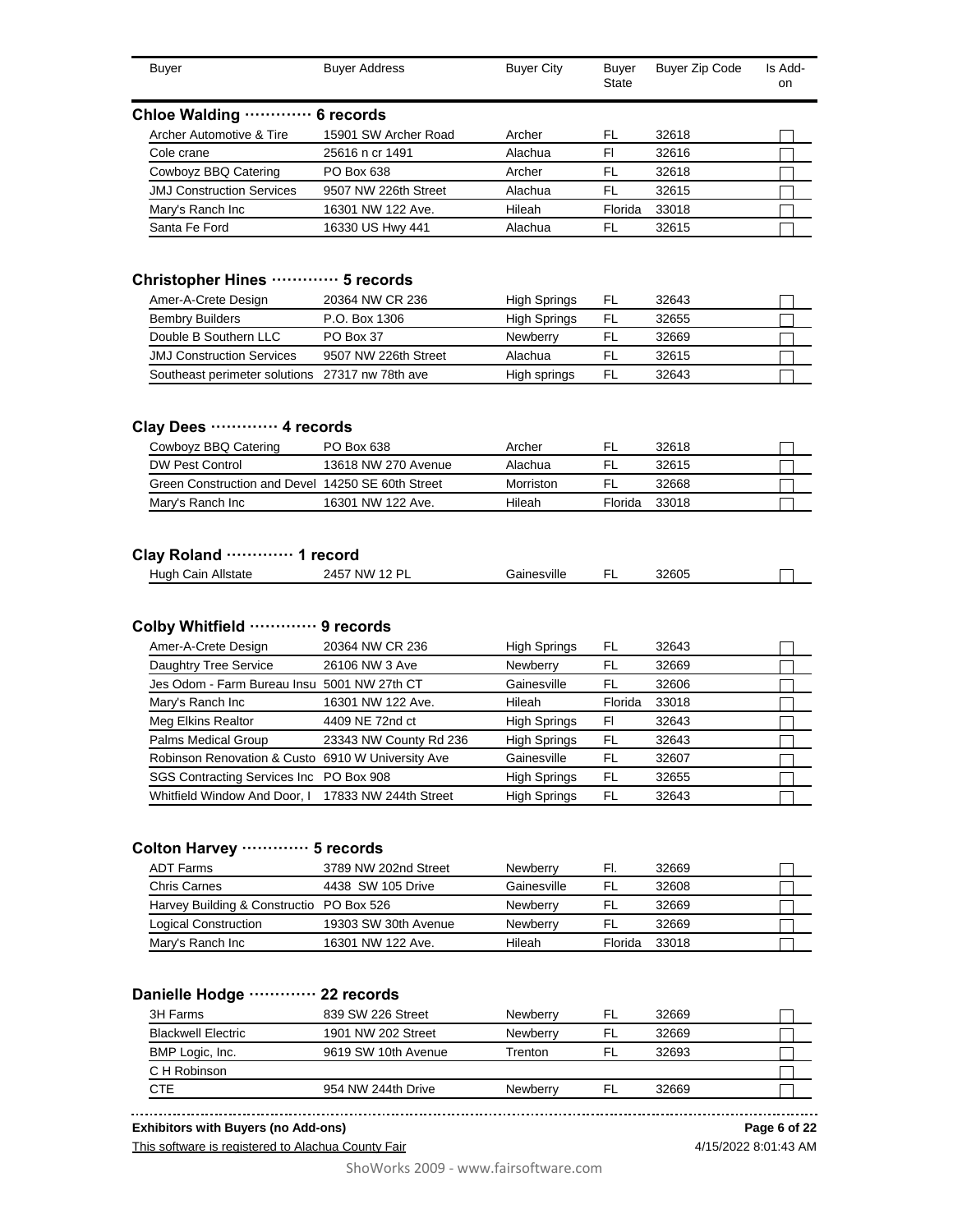| Buyer                                                                                                                                  | <b>Buyer Address</b>                              | <b>Buyer City</b>                              | <b>Buyer</b><br>State | Buyer Zip Code          | Is Add-<br>on |
|----------------------------------------------------------------------------------------------------------------------------------------|---------------------------------------------------|------------------------------------------------|-----------------------|-------------------------|---------------|
| Danielle Hodge ………… 22 records                                                                                                         |                                                   |                                                |                       |                         |               |
| Donnie Odom - Farm Bureau I 16206 NW 163rd Ln                                                                                          |                                                   | Alachua                                        | FL                    | 32615                   |               |
| Giummarra Companies                                                                                                                    | 20604 SW 30 Avenue                                | Newberry                                       | FL                    | 32669                   |               |
| <b>Granville Plantation</b>                                                                                                            | 20712 SW 30                                       | Newberry                                       | FL                    | 32669                   |               |
| Independent Warehouse                                                                                                                  | 15869 State Road 51                               | Live Oak                                       | FL                    | 32060                   |               |
| <b>International Paper</b>                                                                                                             | 2220 Richwood Rd                                  | Vienna                                         | GА                    | 31092                   |               |
| Kelley's Portable Restrooms                                                                                                            | P.O. Box                                          | Zephyrhills                                    | FL                    | 33539                   |               |
| Mark & Crystal Hodge                                                                                                                   | 20604 SW 30th Avenue                              | Newberry                                       | FL                    | 32669                   |               |
| Mary's Ranch Inc                                                                                                                       | 16301 NW 122 Ave.                                 | Hileah                                         | Florida               | 33018                   |               |
| Mayo Fertilizer                                                                                                                        | PO Box 357                                        | Mayo                                           | FL                    | 32066                   |               |
| Newberry Cornfield Maze                                                                                                                | 1909 SW 186th Street                              | <b>Newberry</b>                                | FL                    | 32669                   |               |
| Nutrien Ag Solutions - FL                                                                                                              | P.O. Box 184                                      | Trenton                                        | FL                    | 32693                   |               |
| Nutrien Ag Solutions - GA                                                                                                              |                                                   |                                                |                       |                         |               |
| Seedway, LLC                                                                                                                           | PO Box 250                                        | Hall                                           | NY                    | 14663                   |               |
| Sleepy G's Bees                                                                                                                        | 25744 NW 46 Avenue                                | Newberry                                       | FL                    | 32669                   |               |
| Southeast Seed                                                                                                                         | 9030 SE 70th Ave                                  | Trenton                                        | FL                    | 32693                   |               |
| <b>Summer Hester Accounting</b>                                                                                                        | 839 SW 226 Street                                 | <b>Newberry</b>                                | FL                    | 32669                   |               |
| Universal Leaf Tobacco                                                                                                                 | 2811 Wilson Ave North                             | Tifton                                         | GА                    | 37894                   |               |
| Danny Willms ………… 3 records<br>Friends of 4-H & FFA<br>R4 Farms                                                                        | PO Box 2413<br>27405 SW 82nd Place                | Hawthorne<br>Newberry                          | FL<br>FL              | 32640<br>32669          |               |
| Santa Fe River Ranch                                                                                                                   | 29220 NW 122nd Street                             | Alachua                                        | FL                    | 32615                   |               |
|                                                                                                                                        |                                                   |                                                |                       |                         |               |
| Deren Land Surveying<br><b>Imler Farms</b><br>SGS Contracting Services Inc PO Box 908                                                  | 4605 NW 6th Street, Unit H<br>20817 NW 57th Place | Gainesville<br>Newberry<br><b>High Springs</b> | FL<br>FL<br>FL        | 32609<br>32669<br>32655 |               |
| Southeast perimeter solutions 27317 nw 78th ave<br>Friends of 4-H & FFA<br>Mary's Ranch Inc                                            | PO Box 2413<br>16301 NW 122 Ave.                  | High springs<br>Hawthorne<br>Hileah            | FL<br>FL<br>Florida   | 32643<br>32640<br>33018 |               |
| All Florida Electric                                                                                                                   | 2606 NE 17 Terrace                                | Gainesville                                    | FL                    | 32609                   |               |
|                                                                                                                                        |                                                   |                                                |                       |                         |               |
| Crom Corporation                                                                                                                       | 250 SW 36 Terrace                                 | Gainesville                                    | FL                    | 32607                   |               |
| <b>Gator Solutions</b>                                                                                                                 | 4577 NW 6th St STE B                              | Gainesville                                    | FL                    | 32609                   |               |
| <b>JCA Surety Group LLC</b>                                                                                                            | 123 Zelma St                                      | Orlando                                        | FL                    | 32803                   |               |
| <b>JMJ Construction Services</b>                                                                                                       | 9507 NW 226th Street                              | Alachua                                        | FL                    | 32615                   |               |
| <b>McDade Waterworks</b>                                                                                                               | PO Box 16039                                      | Tampa                                          | FL                    | 33687                   |               |
| SGS Contracting Services Inc PO Box 908                                                                                                |                                                   | <b>High Springs</b>                            | FL                    | 32655                   |               |
| Derek Wootton  4 records<br>Donovan Ferguson  2 records<br>Dylan Braddy  1 record<br>Eli Simmons  9 records<br><b>TSC-Jacobs North</b> | 24156 SR 54, Suite 3                              | Lutz                                           | FL                    | 33559                   |               |
| <b>United Rentals</b><br>Whitfield Window And Door, I                                                                                  | 3450 NE Waldo Rd<br>17833 NW 244th Street         | Gainesville<br><b>High Springs</b>             | FL<br>FL              | 32609<br>32643          |               |

**Exhibitors with Buyers (no Add-ons)**

This software is registered to Alachua County Fair

4/15/2022 8:01:43 AM **Page 7 of 22**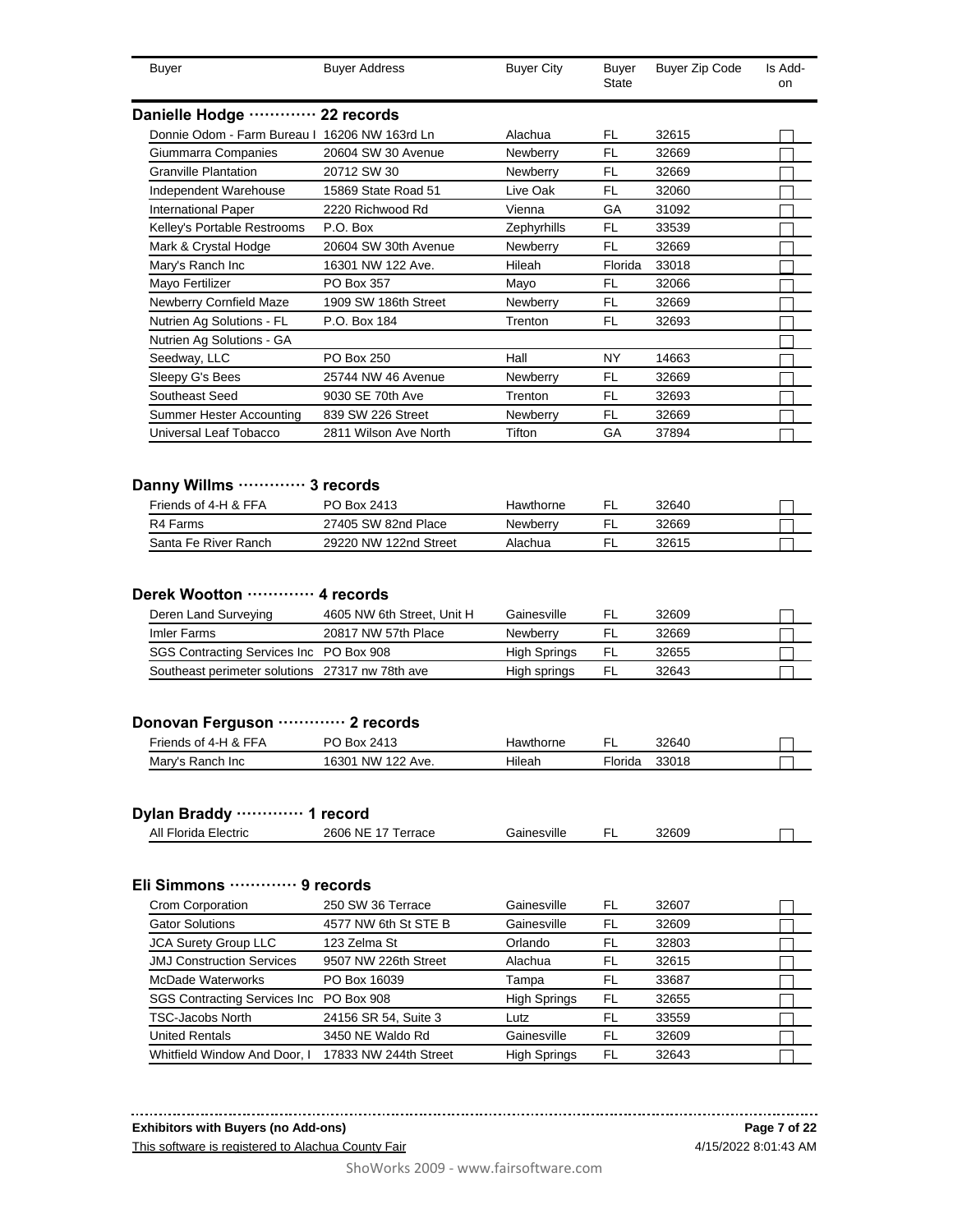| <b>Buyer</b>                                                                                     | <b>Buyer Address</b>                       | <b>Buyer City</b>          | <b>Buyer</b><br>State | <b>Buyer Zip Code</b> | Is Add-<br>on                        |
|--------------------------------------------------------------------------------------------------|--------------------------------------------|----------------------------|-----------------------|-----------------------|--------------------------------------|
| Eli Surrency ············· 2 records                                                             |                                            |                            |                       |                       |                                      |
| Mary's Ranch Inc                                                                                 | 16301 NW 122 Ave.                          | Hileah                     | Florida               | 33018                 |                                      |
| <b>Publix Corporate Office</b>                                                                   | 3300 Publix Corporate Pkwy                 | Lakeland                   | <b>FL</b>             | 33811                 |                                      |
| Elijah Hood ………… 3 records                                                                       |                                            |                            |                       |                       |                                      |
| 3H Farms                                                                                         | 839 SW 226 Street                          | Newberry                   | FL                    | 32669                 |                                      |
| Mary's Ranch Inc                                                                                 | 16301 NW 122 Ave.                          | Hileah                     | Florida               | 33018                 |                                      |
| Ray's Metal Works                                                                                | <b>PO Box 700</b>                          | Alachua                    | FL                    | 32616                 |                                      |
| Ella Carr ………… 2 records                                                                         |                                            |                            |                       |                       |                                      |
| <b>Gator Solutions</b>                                                                           | 4577 NW 6th St STE B                       | Gainesville                | FL                    | 32609                 |                                      |
| <b>Wacahoota Outfitters</b>                                                                      | 3421 SW Wachoota Rd                        | <b>MICANOPY</b>            | F1                    | 32667                 |                                      |
| <b>Emily Dampier</b>                                                                             |                                            |                            |                       |                       |                                      |
| Mary's Ranch Inc                                                                                 | 16301 NW 122 Ave.                          | Hileah                     | Florida               | 33018                 |                                      |
| <b>Publix Corporate Office</b>                                                                   | 3300 Publix Corporate Pkwy                 | Lakeland                   | FL                    | 33811                 |                                      |
|                                                                                                  |                                            |                            |                       |                       |                                      |
| Emily Hamm  3 records                                                                            |                                            |                            |                       |                       |                                      |
| Mary's Ranch Inc                                                                                 | 16301 NW 122 Ave.                          | Hileah                     | Florida               | 33018                 |                                      |
| Rogers Livestock                                                                                 | 3283 SW CR 778                             | Fort White                 | FL                    | 32038                 |                                      |
| Santa Fe Ford                                                                                    | 16330 US Hwy 441                           | Alachua                    | FL                    | 32615                 |                                      |
| Jeff Feller<br>Premier Plumbing & Leak                                                           | 1015 NE 5th Street<br>4605 NW 6th St Ste F | Gainesville<br>Gainesville | FL<br>FI              | 32601<br>32609        |                                      |
|                                                                                                  |                                            |                            |                       |                       |                                      |
| Emma Roland  7 records                                                                           |                                            |                            |                       |                       |                                      |
| <b>CTE</b>                                                                                       | 954 NW 244th Drive                         | Newberry                   | FL.                   | 32669                 |                                      |
| Jeremy & Kristen Swilley                                                                         | 28730 NW 32nd Avenue                       | <b>Newberry</b>            | FL                    | 32669                 |                                      |
| Mitchell's Catering                                                                              | 17195 SW 135th Lane                        | Archer                     | FL                    | 32618                 |                                      |
| Palms Medical Group                                                                              | 23343 NW County Rd 236                     | <b>High Springs</b>        | FL                    | 32643                 |                                      |
| Ryan & Stephanie Chewning                                                                        | 13427 NW 93rd Lane                         | Alachua                    | FL                    | 32615                 |                                      |
| Scott Blackwell                                                                                  | PO Box 923                                 | Archer                     | FL                    | 32618                 |                                      |
| Southeast Seed                                                                                   | 9030 SE 70th Ave                           | Trenton                    | FL                    | 32693                 |                                      |
| Emma Zaragoza ·                                                                                  | · 1 record                                 |                            |                       |                       |                                      |
| Argos USA                                                                                        | 4000 NW County Rd 235                      | Newberry                   | FL                    | 32669                 |                                      |
| Emory Bryan  3 records                                                                           |                                            |                            |                       |                       |                                      |
| <b>Babbling Pine Farms</b>                                                                       |                                            |                            |                       |                       |                                      |
| Nicole Hazellief                                                                                 | 14019 NE SR 26                             | Gainesville                | FI                    | 32641                 |                                      |
| WW Gay Mechanical Contract 515 SE 11th Place                                                     |                                            | Gainesville                | FL                    | 32601                 |                                      |
| Emory Wootton ………… 5 records                                                                     |                                            |                            |                       |                       |                                      |
| Annabeth Green                                                                                   | 25744 NW 46 Avenue                         | NEWBERRY                   | FL                    | 32669                 |                                      |
| Imler Farms                                                                                      | 20817 NW 57th Place                        | Newberry                   | FL                    | 32669                 |                                      |
|                                                                                                  |                                            |                            |                       |                       |                                      |
| <b>Exhibitors with Buyers (no Add-ons)</b><br>This software is registered to Alachua County Fair |                                            |                            |                       |                       | Page 8 of 22<br>4/15/2022 8:01:43 AM |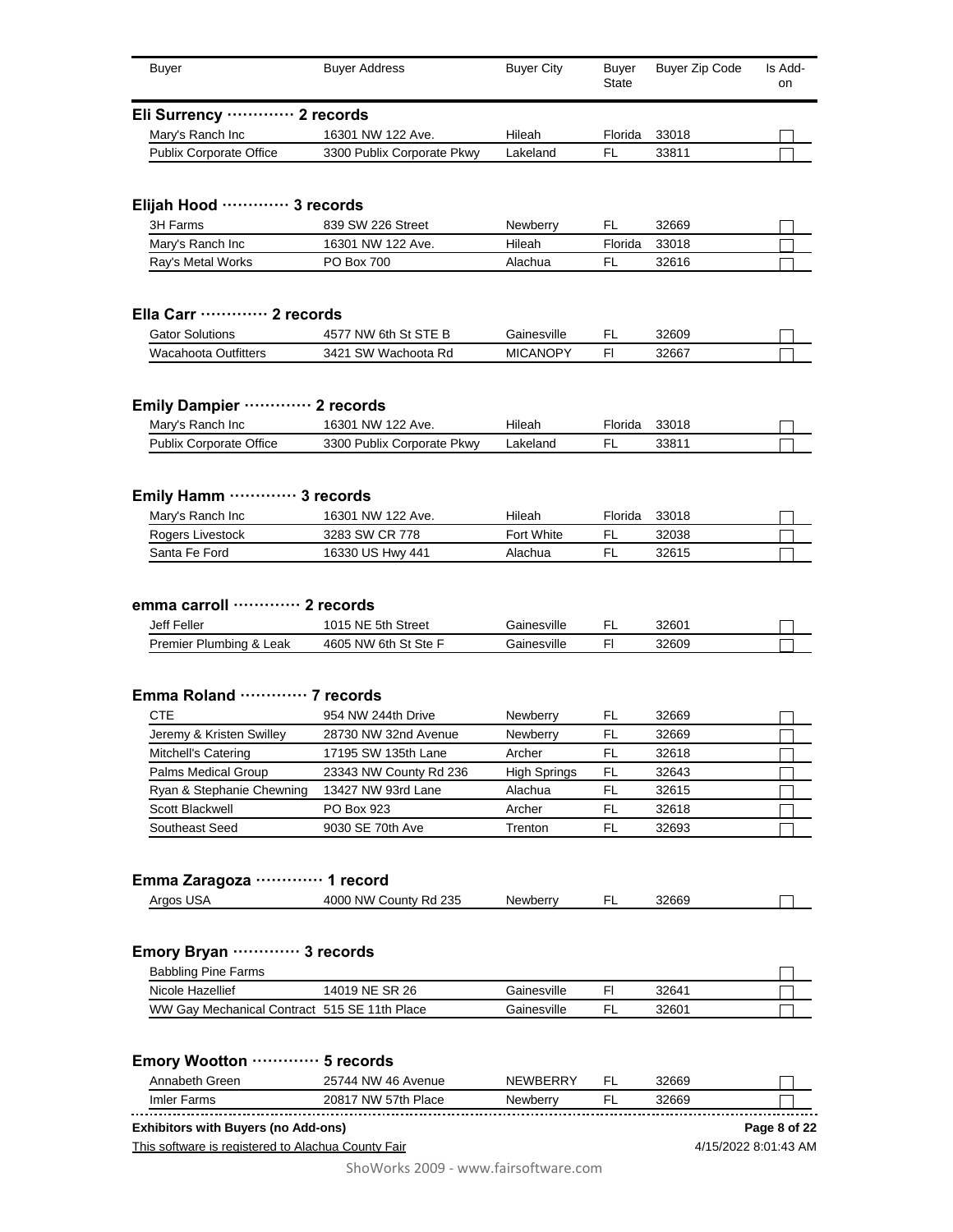| <b>Buver</b>                                    | <b>Buyer Address</b> | <b>Buver City</b> | Buyer<br>State | <b>Buyer Zip Code</b> | Is Add-<br>on. |
|-------------------------------------------------|----------------------|-------------------|----------------|-----------------------|----------------|
| Emory Wootton  5 records                        |                      |                   |                |                       |                |
| SGS Contracting Services Inc PO Box 908         |                      | High Springs      | FL             | 32655                 |                |
| Southeast perimeter solutions 27317 nw 78th ave |                      | High springs      | FL.            | 32643                 |                |
| Vera Damron                                     |                      |                   |                |                       |                |

## **Ethan Thomas ············· 2 records**

| Mary's Ranch Inc  | 16301 NW 122 Ave. | Hileah  | <sup>=</sup> lorida | 33018 |  |
|-------------------|-------------------|---------|---------------------|-------|--|
| Rav's Metal Works | PO Box 700        | Alachua |                     | 32616 |  |

## **Grace Mitchell ············· 17 records**

| 3H Farms                                 | 839 SW 226 Street      | Newberry            | FL  | 32669 |  |
|------------------------------------------|------------------------|---------------------|-----|-------|--|
| <b>ADT Farms</b>                         | 3789 NW 202nd Street   | Newberry            | FI. | 32669 |  |
| Casey Smith                              | 5580 NW 234th Street   | Newberry            | FL  | 32669 |  |
| <b>Charlie Haynes</b>                    | PO Box 658             | Ft McCoy            | FL  | 32134 |  |
| Circle H Ag Sales                        | 28730 NW 32 Avenue     | Newberry            | FL  | 32669 |  |
| Crystal Hodge                            |                        |                     |     |       |  |
| CTE                                      | 954 NW 244th Drive     | Newberry            | FL  | 32669 |  |
| Florida Skin Cancer & Dermat             |                        |                     |     |       |  |
| Harvey Building & Constructio PO Box 526 |                        | Newberry            | FL  | 32669 |  |
| <b>Hines Services</b>                    | 2479 NE CR 337         | <b>High Springs</b> | FL  | 32643 |  |
| Jeremy & Kristen Swilley                 | 28730 NW 32nd Avenue   | Newberry            | FL  | 32669 |  |
| Mitchell's Catering                      | 17195 SW 135th Lane    | Archer              | FL  | 32618 |  |
| Palms Medical Group                      | 23343 NW County Rd 236 | <b>High Springs</b> | FL  | 32643 |  |
| <b>Rainer Berry</b>                      | 1740 Ueswide Road      | St.Augustine        | FL  | 32084 |  |
| <b>Thomas Gelthaus</b>                   | 20220 SW 54th Place    | Fort Lauderdale     | FL. | 33332 |  |
| <b>Troy Smith Construction</b>           | 6142 SW CR 232         | Trenton             | FL  | 32693 |  |
| Vintage Electric, Inc.                   | 2421 NW 71st Place     | Gainesville         | FL  | 32653 |  |

#### **Graham Eubanks ············· 5 records**

| Jeff and Katie Carnahan                           | 7149 W Pinebrook St | <b>Crystal River</b> | FL | 34429 |  |
|---------------------------------------------------|---------------------|----------------------|----|-------|--|
| Jes Odom - Farm Bureau Insu 5001 NW 27th CT       |                     | Gainesville          |    | 32606 |  |
| Robinson Renovation & Custo 6910 W University Ave |                     | Gainesville          | FL | 32607 |  |
| Sapp Land & Livestock                             | 206 Sheppard Street | <b>Bluffton</b>      | GА | 39824 |  |
| <b>Stellar Services</b>                           | 2809 E 20th Way     | Gainesville          |    | 32609 |  |

#### **Hailey Molander ············· 1 record**

| Premier<br>Leak<br><br>Plumbina<br>. . | 4605 NW<br>`6th∶<br>Ste<br>St | Gainesville | 32609 |  |
|----------------------------------------|-------------------------------|-------------|-------|--|
|                                        |                               |             |       |  |

#### **HHS Tyler Roberson ············· 2 records**

| Columbia<br>ı Livestock Market | PO.<br>354<br>Box | City<br>Lake | - | 32056           |  |
|--------------------------------|-------------------|--------------|---|-----------------|--|
| Knight feed                    | Box 670<br>J.     | Bushnell     |   | 33517<br>ບບບ ເບ |  |

#### **Holly Carroll ············· 4 records**

| <b>Hamilton Custom Services</b>              | 17425 NW County Rd 231 | Gainesville | FL      | 32609 |  |
|----------------------------------------------|------------------------|-------------|---------|-------|--|
| Mary's Ranch Inc                             | 16301 NW 122 Ave.      | Hileah      | Florida | 33018 |  |
| Ray's Metal Works                            | PO Box 700             | Alachua     | ΕL      | 32616 |  |
| WW Gay Mechanical Contract 515 SE 11th Place |                        | Gainesville | FI.     | 32601 |  |

#### **Exhibitors with Buyers (no Add-ons)**

This software is registered to Alachua County Fair

4/15/2022 8:01:43 AM **Page 9 of 22**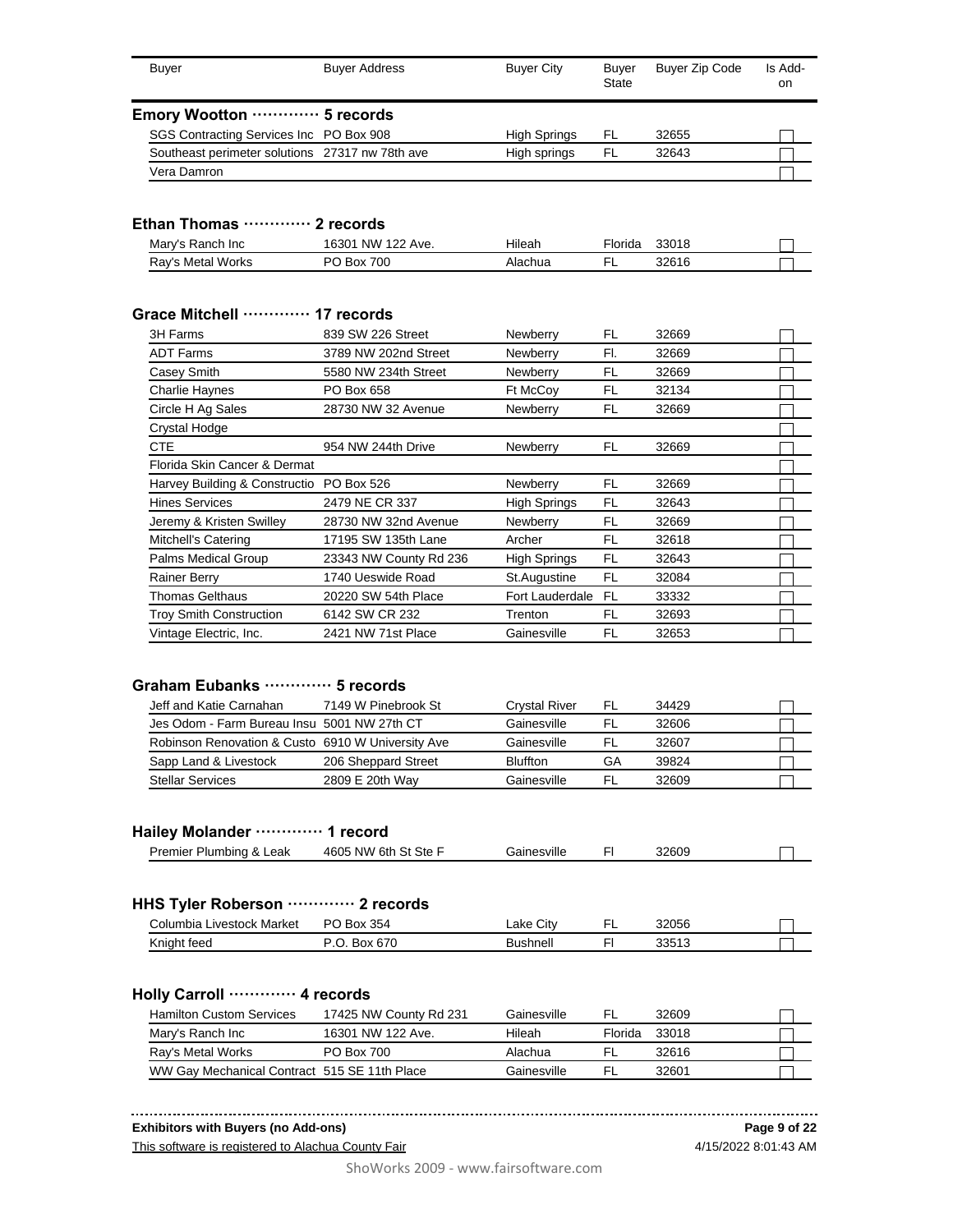| <b>Buyer</b>                                                                                   | <b>Buyer Address</b>                          | <b>Buyer City</b>          | <b>Buyer</b><br><b>State</b> | <b>Buyer Zip Code</b> | Is Add-<br>on |
|------------------------------------------------------------------------------------------------|-----------------------------------------------|----------------------------|------------------------------|-----------------------|---------------|
| Holly Moore ………… 3 records                                                                     |                                               |                            |                              |                       |               |
| <b>BKH Photography</b>                                                                         | PO Box 1544                                   | Hawthorne                  | Florida                      | 32630                 |               |
| Legacy Limousin Ranch                                                                          | 2805 SE 239th ST                              | Hawthorne                  | <b>FL</b>                    | 32640                 |               |
| Moores Metal Works, Inc.                                                                       | PO Box 2491                                   | Hawthorne                  | FL                           | 32640                 |               |
| HSCS Grant Welch  6 records                                                                    |                                               |                            |                              |                       |               |
| Donnie Odom - Farm Bureau I 16206 NW 163rd Ln                                                  |                                               | Alachua                    | FL                           | 32615                 |               |
| L & D Ranch                                                                                    | P. O Box 1015                                 | Alachua                    | <b>FL</b>                    | 32615                 |               |
| Mallard Construction & Electri 9310 NW 188th Way                                               |                                               | Alachua                    | FL                           | 32615                 |               |
| Santa Fe Ford                                                                                  | 16330 US Hwy 441                              | Alachua                    | FL                           | 32615                 |               |
| <b>Stellar Services</b>                                                                        | 2809 E 20th Way                               | Gainesville                | FL                           | 32609                 |               |
| Whitfield Window And Door, I                                                                   | 17833 NW 244th Street                         | <b>High Springs</b>        | FL                           | 32643                 |               |
| Hudson Lieffers  2 records<br>Mary's Ranch Inc<br>WW Gay Mechanical Contract 515 SE 11th Place | 16301 NW 122 Ave.                             | Hileah<br>Gainesville      | Florida<br>FL                | 33018<br>32601        |               |
| Hunter Thomas ………… 2 records                                                                   |                                               |                            |                              |                       |               |
| Mary's Ranch Inc<br>WW Gay Mechanical Contract 515 SE 11th Place                               | 16301 NW 122 Ave.                             | Hileah<br>Gainesville      | Florida<br>FL                | 33018<br>32601        |               |
| Iris Van Alstyne  2 records<br>Deren Land Surveying<br><b>Stellar Services</b>                 | 4605 NW 6th Street, Unit H<br>2809 E 20th Way | Gainesville<br>Gainesville | FL<br><b>FL</b>              | 32609<br>32609        |               |
| Jacob Surrency ············· 1 record                                                          |                                               |                            |                              |                       |               |
| Premier Plumbing & Leak                                                                        | 4605 NW 6th St Ste F                          | Gainesville                | FI                           | 32609                 |               |
| Jacob Travers  4 records                                                                       |                                               |                            |                              |                       |               |
| Gator Concrete Solutions, LL PO Box 1360                                                       |                                               | <b>Newberry</b>            | FL                           | 32669                 |               |
| Mary's Ranch Inc                                                                               | 16301 NW 122 Ave.                             | Hileah                     | Florida                      | 33018                 |               |
| Masciale Farms                                                                                 | 3807 NE CR 219A                               | Melrose                    | FL                           | 32666                 |               |
| Pridgen Home Service, LLC                                                                      | 6212 West Blvd                                | Melrose                    | Florida                      | 32666                 |               |
| Jaylyn Rogers .                                                                                | 19 records                                    |                            |                              |                       |               |
| <b>Adams Rib Company</b>                                                                       | 2109 NW 13th Street                           | Gainesville                | FL                           | 32609                 |               |
| AgriProma                                                                                      | 8317 East Hwy 318                             | Citra                      | FL                           | 32113                 |               |
| Alachua County Feed & Seed                                                                     | PO Box 277                                    | Alachua                    | FL                           | 32616                 |               |
| Brian Keep                                                                                     | 1850 SE 18th Ave.                             | Ocala                      | FL                           | 34471                 |               |
| Carroll's Farm Supply                                                                          | 5616 SE US Hwy 301                            | Hawthorne                  | FL                           | 32640                 |               |
| Chris & Lori Porter                                                                            | 2283 NE 63rd Streer                           | Ocala                      | FL                           | 34479                 |               |
| Columbia Livestock Market                                                                      | PO Box 354                                    | Lake City                  | FL                           | 32056                 |               |
| Domer's Inc.                                                                                   | 204 SE 10 Avenue                              | Okeechobee                 | FL                           | 34974                 |               |
| Gulf Coast Cattle                                                                              | 180 Easemant Lane                             | Florahome                  | FL                           | 32140                 |               |
| Jamey Nash - Farm Bureau                                                                       | 14283 SW 4th PI                               | Newberry                   | FL                           | 32669                 |               |
| Jarrod Wilkins                                                                                 | 6433 NW 42nd Lane                             | Gainesville                | FL                           | 32606                 |               |
| <b>Mallard Construction &amp; Electri</b>                                                      | 9310 NW 188th Way                             | Alachua                    | FL                           | 32615                 |               |

**Exhibitors with Buyers (no Add-ons)**

This software is registered to Alachua County Fair

**Page 10 of 22** 4/15/2022 8:01:43 AM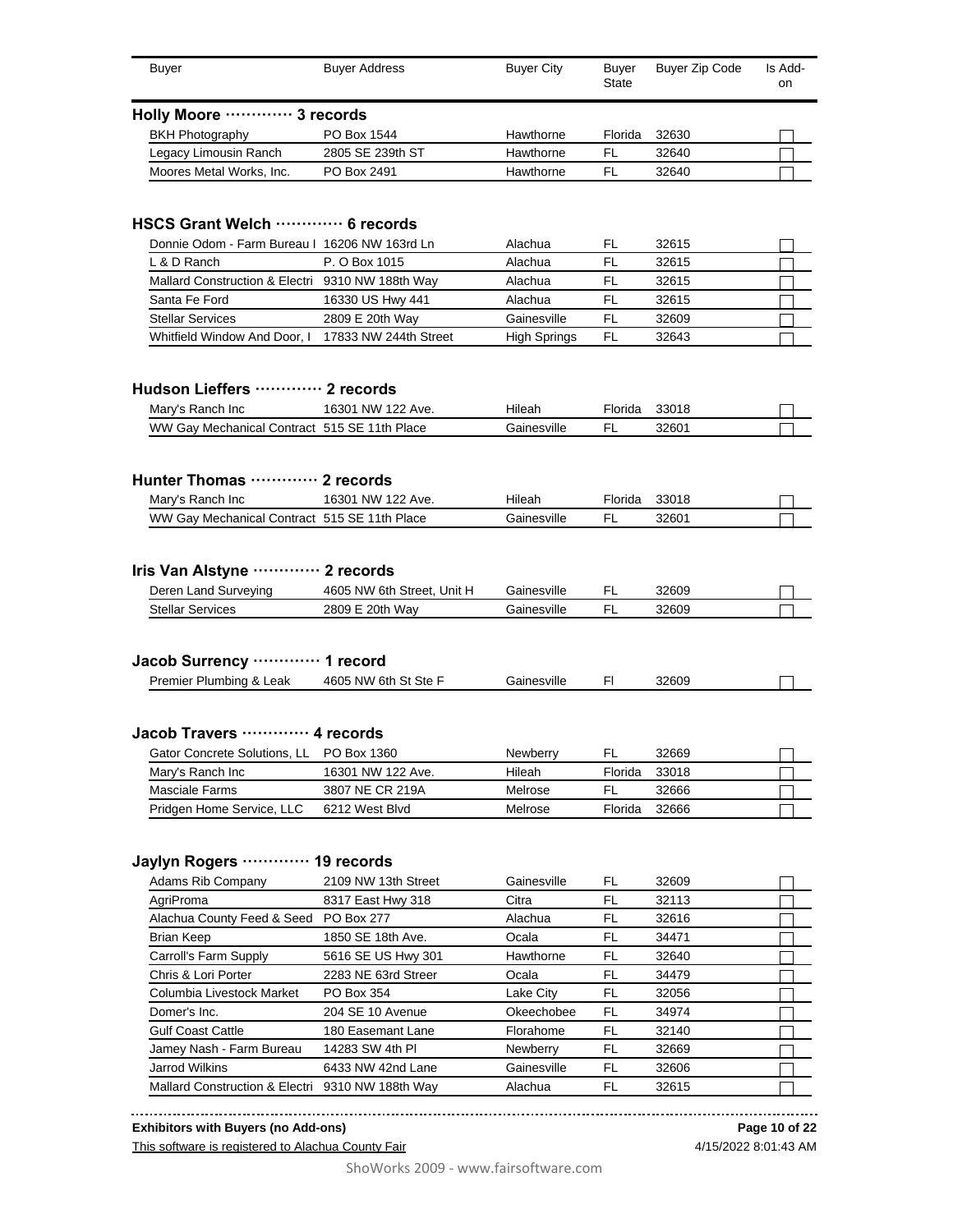| <b>Buyer</b>                                                                                         | <b>Buyer Address</b>                      | <b>Buyer City</b>     | Buyer<br>State | Buyer Zip Code | Is Add-<br>on |
|------------------------------------------------------------------------------------------------------|-------------------------------------------|-----------------------|----------------|----------------|---------------|
| Jaylyn Rogers ·                                                                                      | 19 records                                |                       |                |                |               |
| Mary's Ranch Inc                                                                                     | 16301 NW 122 Ave.                         | Hileah                | Florida        | 33018          |               |
| Newport Hay                                                                                          | 101 SW 57th Ave.                          | Ocala                 | <b>FL</b>      | 34474          |               |
| No Reins Equine                                                                                      | 2262 E C 478                              | Webster               | <b>FL</b>      | 33597          |               |
| Ocala Stockyard                                                                                      | PO Box 539                                | Lowell                | <b>FL</b>      | 34482          |               |
| <b>Patriot Homes</b>                                                                                 | 9009 W HWY 318                            | Reddick               | <b>FL</b>      | 32686          |               |
| R.O.T. Construction                                                                                  | 4366 SW 115 Place                         | Lake Butler           | <b>FL</b>      | 32054          |               |
| S&P Accounting Services LL                                                                           | 121 NW 3rd St                             | Ocala                 | <b>FL</b>      | 34475          |               |
| Joseph Baccili ············· 1 record                                                                |                                           |                       |                |                |               |
| Premier Plumbing & Leak                                                                              | 4605 NW 6th St Ste F                      | Gainesville           | FI.            | 32609          |               |
| Judson Beutke ············· 6 records                                                                |                                           |                       |                |                |               |
| Allyson & David DeVito                                                                               | 2033 Falling Leaves Lane                  | Lexington             | KY.            | 40509          |               |
| Colson Farm                                                                                          | 24019 N SR 121                            | Alachua               | FL             | 32615          |               |
| <b>Gator Solutions</b>                                                                               | 4577 NW 6th St STE B                      | Gainesville           | FL             | 32609          |               |
| Mary's Ranch Inc                                                                                     | 16301 NW 122 Ave.                         | Hileah                | Florida        | 33018          |               |
| Mill Pond Greens                                                                                     | 920 Peterson Road                         | Pierson               | <b>FL</b>      | 32180          |               |
| Park Avenue Dental                                                                                   | 912 NW 56th Terrace Suite B               | Gainesville           | Florida        | 32605          |               |
|                                                                                                      |                                           |                       |                |                |               |
| Mary's Ranch Inc                                                                                     | $\cdots$ 2 records<br>16301 NW 122 Ave.   | Hileah                | Florida        | 33018          |               |
| <b>Kaelyn Kinney</b><br>Robert Jureit                                                                | P O Box 817                               | Roseland              | Florida        | 32957          |               |
| Mallard Construction & Electri 9310 NW 188th Way<br>Mary's Ranch Inc                                 | 16301 NW 122 Ave.                         | Alachua<br>Hileah     | FL<br>Florida  | 32615<br>33018 |               |
|                                                                                                      |                                           |                       |                |                |               |
| Hitchcock's Markets                                                                                  | 15560 NW US 441, Ste 200                  | Alachua               | FL             | 32615          |               |
|                                                                                                      |                                           |                       |                |                |               |
| Ag Pro of Gainesville                                                                                | 9200 NW 13th Street                       | Gainesville           | Florida        | 32653          |               |
| Jes Odom - Farm Bureau Insu 5001 NW 27th CT                                                          |                                           | Gainesville           | FL             | 32606          |               |
| Rogers Livestock                                                                                     | 3283 SW CR 778                            | <b>Fort White</b>     | FL             | 32038          |               |
| Kaileb Crosier ………… 2 records<br>Kaitlyn Dillard .<br>Kaity Eubanks ·<br><b>Wacahoota Outfitters</b> | 3421 SW Wachoota Rd                       | <b>MICANOPY</b>       | FI.            | 32667          |               |
|                                                                                                      |                                           |                       |                |                |               |
| Oliver Kendrick-Farm Bureau                                                                          | 16206 NW 163rd Lane                       | Alachua               | FL             | 32615          |               |
| Kaleb Horn ············· 2 records<br>Santa Fe Ford                                                  | 16330 US Hwy 441                          | Alachua               | FL             | 32615          |               |
|                                                                                                      |                                           |                       |                |                |               |
|                                                                                                      |                                           |                       |                |                |               |
| Kate James ………… 5 records<br>Colson Farm                                                             | 24019 N SR 121                            | Alachua               | FL.            | 32615          |               |
| Hillandale Quality Feeds, LLC PO Box 448                                                             |                                           | Lake Butler           | FL             | 32054          |               |
| Jes Odom - Farm Bureau Insu 5001 NW 27th CT                                                          |                                           | Gainesville           | FL             | 32606          |               |
| Mary's Ranch Inc<br>Premier Plumbing & Leak                                                          | 16301 NW 122 Ave.<br>4605 NW 6th St Ste F | Hileah<br>Gainesville | Florida<br>FI. | 33018<br>32609 |               |

## **Exhibitors with Buyers (no Add-ons)**

This software is registered to Alachua County Fair

4/15/2022 8:01:43 AM **Page 11 of 22**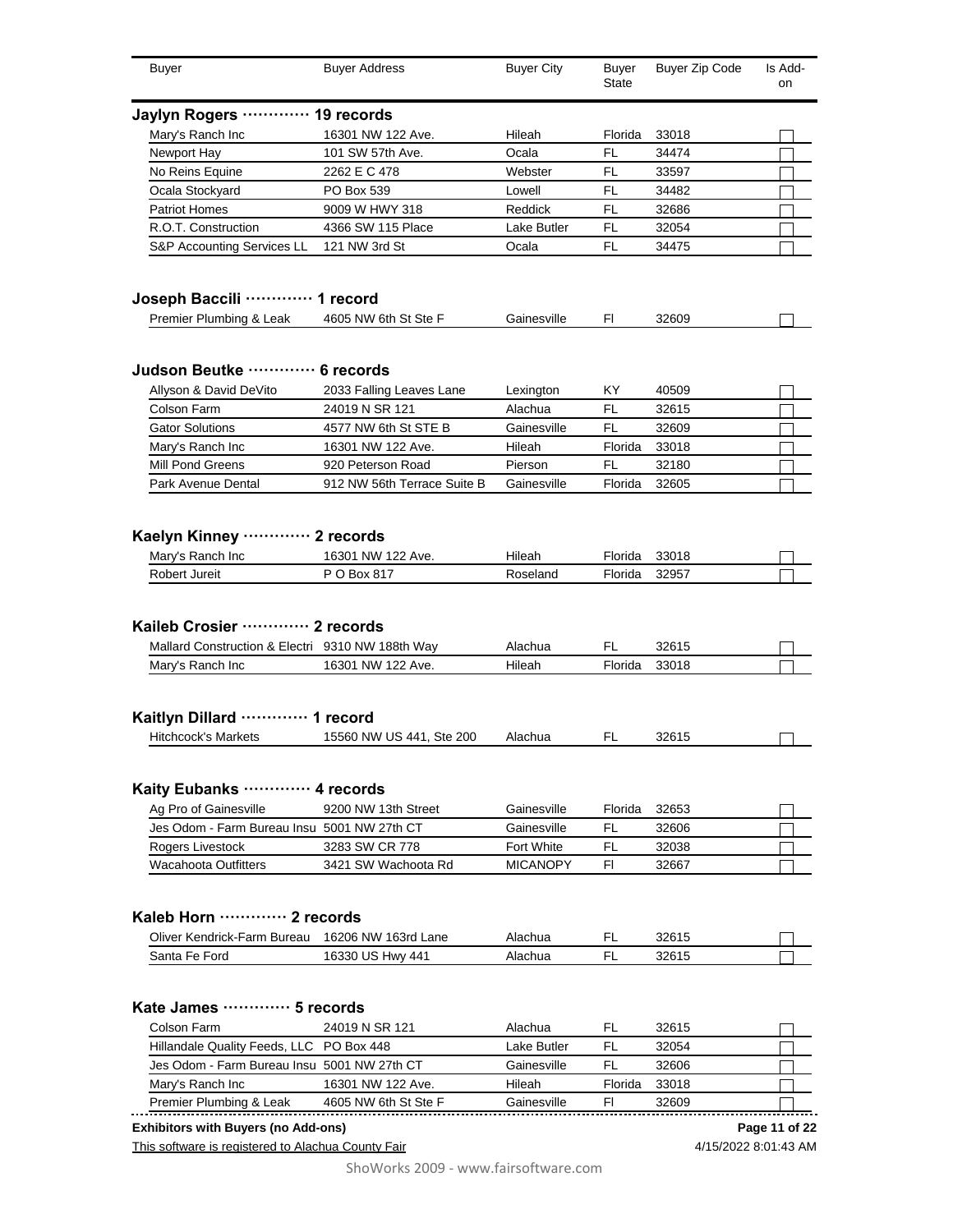| <b>Buyer</b>                                   | <b>Buyer Address</b>                                   | <b>Buyer City</b> | <b>Buyer</b><br>State | <b>Buyer Zip Code</b> | Is Add-<br><b>on</b> |
|------------------------------------------------|--------------------------------------------------------|-------------------|-----------------------|-----------------------|----------------------|
| Kate James ………… 5 records                      |                                                        |                   |                       |                       |                      |
| Katelyn Pettyjohn ………… 2 records               |                                                        |                   |                       |                       |                      |
|                                                | Daniel J. Chalmers CPA PA 2750 NW 43rd Street, Ste 101 | Gainesville       | Florida               | 32606                 |                      |
| Lifesouth Community Blood C 4039 Newberry Road |                                                        | Gainesville       | FL.                   | 32607                 |                      |
| Katie Collins ………… 2 records                   |                                                        |                   |                       |                       |                      |
|                                                |                                                        |                   |                       |                       |                      |
| Columbia Livestock Market                      | PO Box 354                                             | Lake City         | FL.                   | 32056                 |                      |
| <b>Publix Corporate Office</b>                 | 3300 Publix Corporate Pkwy                             | Lakeland          | FL.                   | 33811                 |                      |

| Knight feed                         | $\sim$<br><b>DUX</b><br>07 U<br>.       | 1.1000000<br>וור<br>11 GH |         | 00040<br>JJJ 1 J |  |
|-------------------------------------|-----------------------------------------|---------------------------|---------|------------------|--|
| Mary<br><b>Inc</b><br>500h<br>sanch | ΝW<br>1630 <sup>.</sup><br>100<br>`Ave. | $\cdots$<br>Hıleah        | -lorida | 22010<br>33U I O |  |

## **Kendall Williams ············· 5 records**

| CW Auction Company, LLC | 25961 W US Hwy 27          | <b>High Springs</b> | FL      | 32643 |  |
|-------------------------|----------------------------|---------------------|---------|-------|--|
| Deren Land Surveying    | 4605 NW 6th Street, Unit H | Gainesville         | FL.     | 32609 |  |
| Mary's Ranch Inc        | 16301 NW 122 Ave.          | Hileah              | Florida | 33018 |  |
| Ray's Metal Works       | <b>PO Box 700</b>          | Alachua             | FI      | 32616 |  |
| <b>Tiffany Oare</b>     | 13621 NW 112th Ave         | Alachua             |         | 32615 |  |

## **Kinsey White ············· 3 records**

| Cauthen Transport Inc | P.O. Box 674        | Sparr     | 32192 |  |
|-----------------------|---------------------|-----------|-------|--|
| Legacy Limousin Ranch | 2805 SE 239th ST    | Hawthorne | 32640 |  |
| Southern Dirt Works   | 13105 SE US Hwy 301 | Hawthorne | 32640 |  |

#### **Kinsley Harvey ············· 5 records**

| ADT Farms                                | 3789 NW 202nd Street  | <b>Newberry</b>     | FI.     | 32669 |  |
|------------------------------------------|-----------------------|---------------------|---------|-------|--|
| Harvey Building & Constructio PO Box 526 |                       | <b>Newberry</b>     | FL      | 32669 |  |
| Logical Construction                     | 19303 SW 30th Avenue  | <b>Newberry</b>     | FL      | 32669 |  |
| Mary's Ranch Inc                         | 16301 NW 122 Ave.     | Hileah              | Florida | 33018 |  |
| Whitfield Window And Door, I             | 17833 NW 244th Street | <b>High Springs</b> | FL      | 32643 |  |

## **Kinsley Mosher ············· 4 records**

| Colson Farm      | 24019 N SR 121      | Alachua | FL      | 32615 |  |
|------------------|---------------------|---------|---------|-------|--|
| Jon Doke         | 13904 NW 270th Ave  | Alachua | FL.     | 32615 |  |
| M & H Farms      | 15701 NW 278 Avenue | Alachua | FI      | 32615 |  |
| Mary's Ranch Inc | 16301 NW 122 Ave.   | Hileah  | Florida | 33018 |  |

## **kloey moore ············· 5 records**

| <b>BKH Photography</b>                      | PO Box 1544       | Hawthorne | Florida | 32630 |  |
|---------------------------------------------|-------------------|-----------|---------|-------|--|
| Legacy Limousin Ranch                       | 2805 SE 239th ST  | Hawthorne | FI.     | 32640 |  |
| Mary's Ranch Inc                            | 16301 NW 122 Ave. | Hileah    | Florida | 33018 |  |
| Moores Metal Works, Inc.                    | PO Box 2491       | Hawthorne | FI      | 32640 |  |
| Southern State Duct Masters I P.O. Box 2491 |                   | Hawthorne | Florida | 32640 |  |

#### **Exhibitors with Buyers (no Add-ons)**

This software is registered to Alachua County Fair

4/15/2022 8:01:43 AM **Page 12 of 22**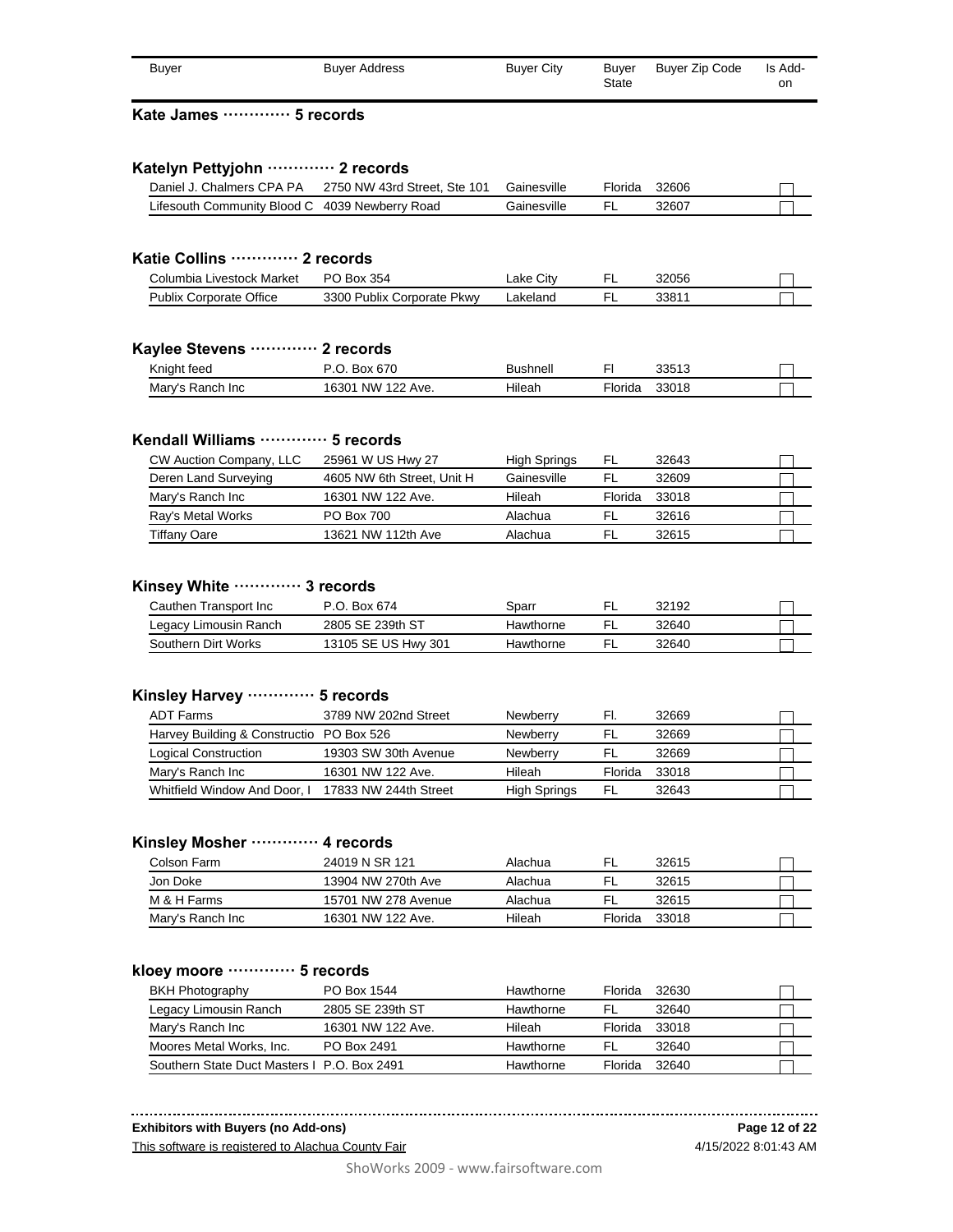| <b>Buyer</b>                                    | <b>Buyer Address</b>  | <b>Buyer City</b> | <b>Buyer</b><br>State | <b>Buyer Zip Code</b> | Is Add-<br>on |
|-------------------------------------------------|-----------------------|-------------------|-----------------------|-----------------------|---------------|
| Krislyn Vanzant ………… 2 records                  |                       |                   |                       |                       |               |
| Friends of 4-H & FFA                            | PO Box 2413           | Hawthorne         | FL                    | 32640                 |               |
| Mary's Ranch Inc                                | 16301 NW 122 Ave.     | Hileah            | Florida               | 33018                 |               |
| Kyle Moore ………… 3 records                       |                       |                   |                       |                       |               |
| <b>BKH Photography</b>                          | PO Box 1544           | Hawthorne         | Florida               | 32630                 |               |
| <b>Brandy Haney</b>                             | <b>PO Box 144</b>     | <b>MICANOPY</b>   | FL                    | 32667                 |               |
| Ray's Metal Works                               | PO Box 700            | Alachua           | FL                    | 32616                 |               |
| Kyle Thrift  1 record                           |                       |                   |                       |                       |               |
| Premier Plumbing & Leak                         | 4605 NW 6th St Ste F  | Gainesville       | FI                    | 32609                 |               |
| Kylie Bartlett ………… 6 records                   |                       |                   |                       |                       |               |
| Craig Mikell - Farm Bureau In                   | 16206 NW 163rd Lane   | Alachua           | FL                    | 32615                 |               |
| Gas Turbine Controls, LLC                       | PO Box 265            | Hawthorne         | FL                    | 32640                 |               |
| R.O.T. Construction                             | 4366 SW 115 Place     | Lake Butler       | FL                    | 32054                 |               |
| Santa Fe Ford                                   | 16330 US Hwy 441      | Alachua           | FL                    | 32615                 |               |
| Southern Dirt Works                             | 13105 SE US Hwy 301   | Hawthorne         | FL                    | 32640                 |               |
| Whittington Electric                            | 164 Queens Country Rd | Interlachen       | FL                    | 32148                 |               |
| Lance Farr ………… 8 records                       |                       |                   |                       |                       |               |
| <b>ADT Farms</b>                                | 3789 NW 202nd Street  | Newberry          | FI.                   | 32669                 |               |
| Circle H Ag Sales                               | 28730 NW 32 Avenue    | Newberry          | FL                    | 32669                 |               |
| Kevin Farr                                      | P.O. Box 991          | Newberry          | <b>FL</b>             | 32669                 |               |
| M and R plumbing inc                            | 18221 SW 111th Ave    | Archer            | FL                    | 32618                 |               |
| Mitchell's Catering                             | 17195 SW 135th Lane   | Archer            | FL                    | 32618                 |               |
| Nelsons Bathtub Inc                             | 16014 sw 42 Avenue    | Archer            | FI                    | 32618                 |               |
| R4 Farms                                        | 27405 SW 82nd Place   | Newberry          | FL                    | 32669                 |               |
| Southeast perimeter solutions 27317 nw 78th ave |                       | High springs      | FL                    | 32643                 |               |
| Landon Boyd  8 records                          |                       |                   |                       |                       |               |
| 3H Farms                                        | 839 SW 226 Street     | Newberry          | FL                    | 32669                 |               |
| Argos USA                                       | 4000 NW County Rd 235 | Newberry          | FL                    | 32669                 |               |
| David & Can Cad Farm                            | $QEDDE$ $QMLAC$ $A1$  | Naubons           | m.                    | 22000                 |               |

| Argos USA                      | 4000 NW County Rd 235 | <b>Newberry</b> | FL      | 32669 |  |
|--------------------------------|-----------------------|-----------------|---------|-------|--|
| Boyd & Son Sod Farm            | 25505 SW 46 Avenue    | Newberry        | FL      | 32669 |  |
| Double B Southern LLC          | PO Box 37             | Newberry        | FL      | 32669 |  |
| Logical Construction           | 19303 SW 30th Avenue  | Newberry        | FL      | 32669 |  |
| Mary's Ranch Inc               | 16301 NW 122 Ave.     | Hileah          | Florida | 33018 |  |
| <b>Newberry Cornfield Maze</b> | 1909 SW 186th Street  | Newberry        | FL      | 32669 |  |
| Pendarvis Fence LLC            | 25820 SW 46th Ave     | Newberry        | FL      | 32669 |  |

## **Landon Reno ············· 4 records**

| B & D Electric           | 24462 NW 9th Place    | Newberry            |         | 32669 |  |
|--------------------------|-----------------------|---------------------|---------|-------|--|
| Ernie Southern Offroad   | 18204 NW US Hwy 441   | High Springs        | FL      | 32643 |  |
| Jones Masonry            | 11090 NW 162nd Street | Chiefland           |         | 32626 |  |
| Wreckless Powder Coating | 28010 NW 142 Ave      | <b>High Springs</b> | Florida | 32643 |  |

#### **Laurel Duke ············· 7 records**

#### **Exhibitors with Buyers (no Add-ons)**

This software is registered to Alachua County Fair

4/15/2022 8:01:43 AM **Page 13 of 22**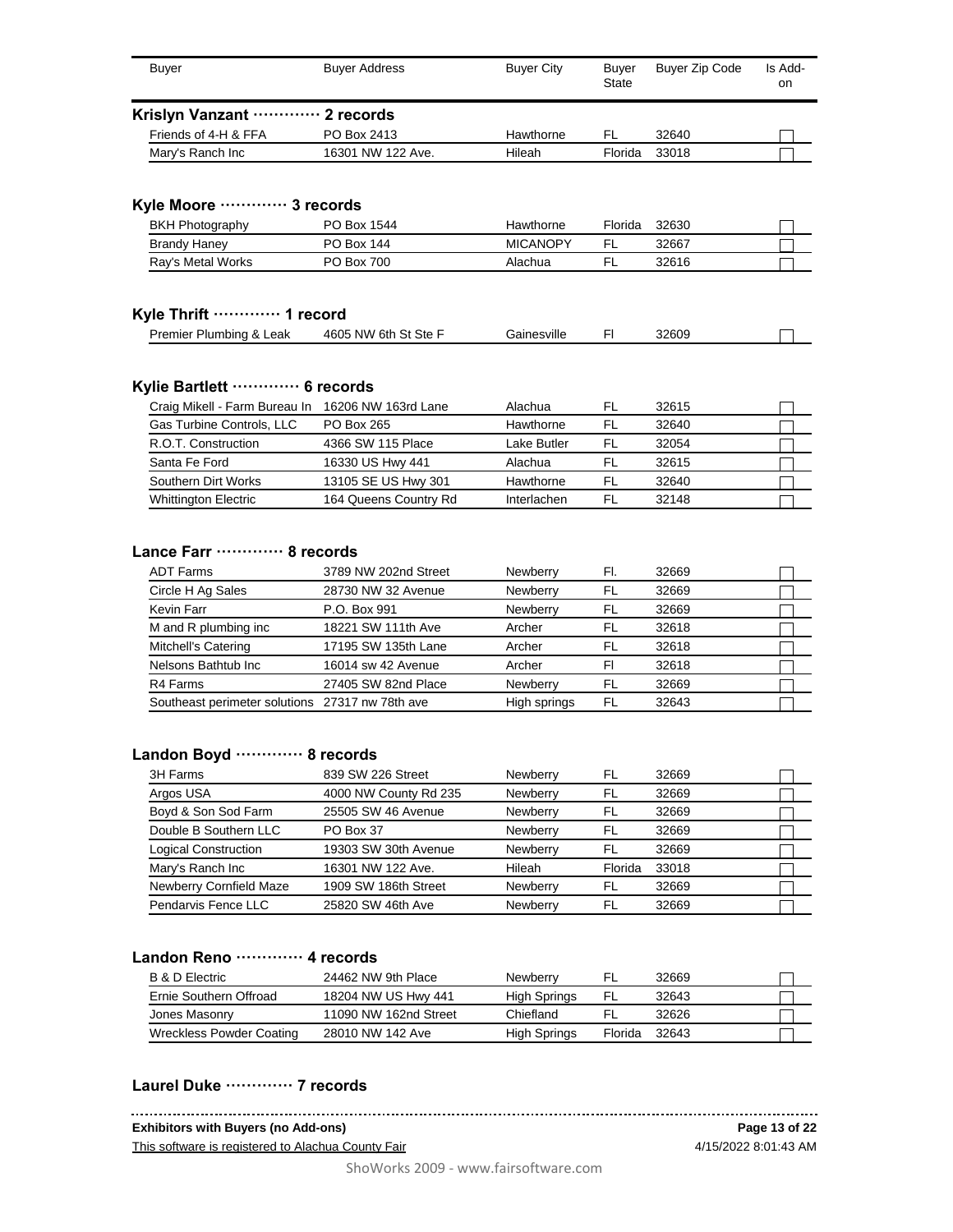| Buyer                                                                                                                                       | <b>Buyer Address</b>                                            | <b>Buyer City</b>                                    | <b>Buyer</b><br>State     | <b>Buyer Zip Code</b>            | Is Add-<br>on |
|---------------------------------------------------------------------------------------------------------------------------------------------|-----------------------------------------------------------------|------------------------------------------------------|---------------------------|----------------------------------|---------------|
| Laurel Duke ………… 7 records                                                                                                                  |                                                                 |                                                      |                           |                                  |               |
| Boyd & Son Sod Farm                                                                                                                         | 25505 SW 46 Avenue                                              | Newberry                                             | FL                        | 32669                            |               |
| Danay & Rodney Harvey                                                                                                                       | PO Box 261                                                      | Newberry                                             | FL                        | 32669                            |               |
| Logical Construction                                                                                                                        | 19303 SW 30th Avenue                                            | <b>Newberry</b>                                      | FL                        | 32669                            |               |
| Mary's Ranch Inc                                                                                                                            | 16301 NW 122 Ave.                                               | Hileah                                               | Florida                   | 33018                            |               |
| Mitchell's Catering                                                                                                                         | 17195 SW 135th Lane                                             | Archer                                               | FL                        | 32618                            |               |
| Pendarvis Fence LLC                                                                                                                         | 25820 SW 46th Ave                                               | Newberry                                             | FL                        | 32669                            |               |
| Southeast perimeter solutions 27317 nw 78th ave                                                                                             |                                                                 | High springs                                         | FL                        | 32643                            |               |
| Lawson Bartlett ………… 1 record                                                                                                               |                                                                 |                                                      |                           |                                  |               |
| Seven Springs Water                                                                                                                         | 101 Ginnie Springs Road                                         | <b>High Springs</b>                                  | FL                        | 32643                            |               |
| Leslie Philpot ………… 10 records                                                                                                              |                                                                 |                                                      |                           |                                  |               |
| 3H Farms                                                                                                                                    | 839 SW 226 Street                                               | Newberry                                             | FL.                       | 32669                            |               |
| <b>Beverly Philpot</b>                                                                                                                      |                                                                 |                                                      |                           |                                  |               |
| Bounds Heating & Air                                                                                                                        | 25645 W Newberry Rd                                             | Newberry                                             | FL                        | 32669                            |               |
| Circle H Ag Sales                                                                                                                           | 28730 NW 32 Avenue                                              | <b>Newberry</b>                                      | FL                        | 32669                            |               |
| Owen Tyner                                                                                                                                  |                                                                 |                                                      |                           |                                  |               |
| <b>Pendarvis Fence LLC</b>                                                                                                                  | 25820 SW 46th Ave                                               | Newberry                                             | FL                        | 32669                            |               |
| <b>Philpot Farm Heritage</b>                                                                                                                | 22218 SW 46th Avenue                                            | Newberry                                             | FL                        | 32669                            |               |
| RPM Auto, LLC                                                                                                                               | 24850 NW 9 Place                                                | Newberry                                             | FL                        | 32669                            |               |
| Southeast Seed                                                                                                                              | 9030 SE 70th Ave                                                | Trenton                                              | FL                        | 32693                            |               |
| Summer Hester Accounting                                                                                                                    | 839 SW 226 Street                                               | Newberry                                             | FL                        | 32669                            |               |
| Lexi Bonnell ………… 4 records<br>Circle H Ag Sales<br>Jes Odom - Farm Bureau Insu 5001 NW 27th CT<br>Logical Construction<br>Mary's Ranch Inc | 28730 NW 32 Avenue<br>19303 SW 30th Avenue<br>16301 NW 122 Ave. | <b>Newberry</b><br>Gainesville<br>Newberry<br>Hileah | FL<br>FL<br>FL<br>Florida | 32669<br>32606<br>32669<br>33018 |               |
| Lindsay Stevens  2 records<br>Hillandale Quality Feeds, LLC PO Box 448                                                                      |                                                                 | Lake Butler                                          | FL                        | 32054                            |               |
| Mary's Ranch Inc                                                                                                                            | 16301 NW 122 Ave.                                               | Hileah                                               | Florida                   | 33018                            |               |
| Logan Shine  1 record                                                                                                                       |                                                                 |                                                      |                           |                                  |               |
| Seven Springs Water                                                                                                                         | 101 Ginnie Springs Road                                         | <b>High Springs</b>                                  | FL.                       | 32643                            |               |
| Luke James ………… 5 records                                                                                                                   |                                                                 |                                                      |                           |                                  |               |
| Colson Farm                                                                                                                                 | 24019 N SR 121                                                  |                                                      | FL                        |                                  |               |
|                                                                                                                                             |                                                                 | Alachua                                              |                           | 32615                            |               |
| Hillandale Quality Feeds, LLC PO Box 448                                                                                                    |                                                                 | Lake Butler                                          | FL                        | 32054                            |               |
| Jes Odom - Farm Bureau Insu 5001 NW 27th CT                                                                                                 |                                                                 | Gainesville                                          | FL                        | 32606                            |               |
| Premier Plumbing & Leak                                                                                                                     | 4605 NW 6th St Ste F                                            | Gainesville                                          | FI                        | 32609                            |               |
| SGS Contracting Services Inc PO Box 908                                                                                                     |                                                                 | <b>High Springs</b>                                  | FL                        | 32655                            |               |
| Lydia McGraw ·<br><b>Adam Pastis</b>                                                                                                        | 18 records<br>485 N Keller Road, Suite 401                      | Maitland                                             | FL                        | 32751                            |               |
| Brandon Nichols                                                                                                                             | 2800 Ponce de Leon Blvd. Suit                                   | <b>Coral Gables</b>                                  | FL                        | 33134                            |               |
|                                                                                                                                             |                                                                 |                                                      |                           |                                  |               |
| <b>Exhibitors with Buyers (no Add-ons)</b><br>This software is registered to Alachua County Fair                                            |                                                                 |                                                      |                           | 4/15/2022 8:01:43 AM             | Page 14 of 22 |

ShoWorks 2009 - www.fairsoftware.com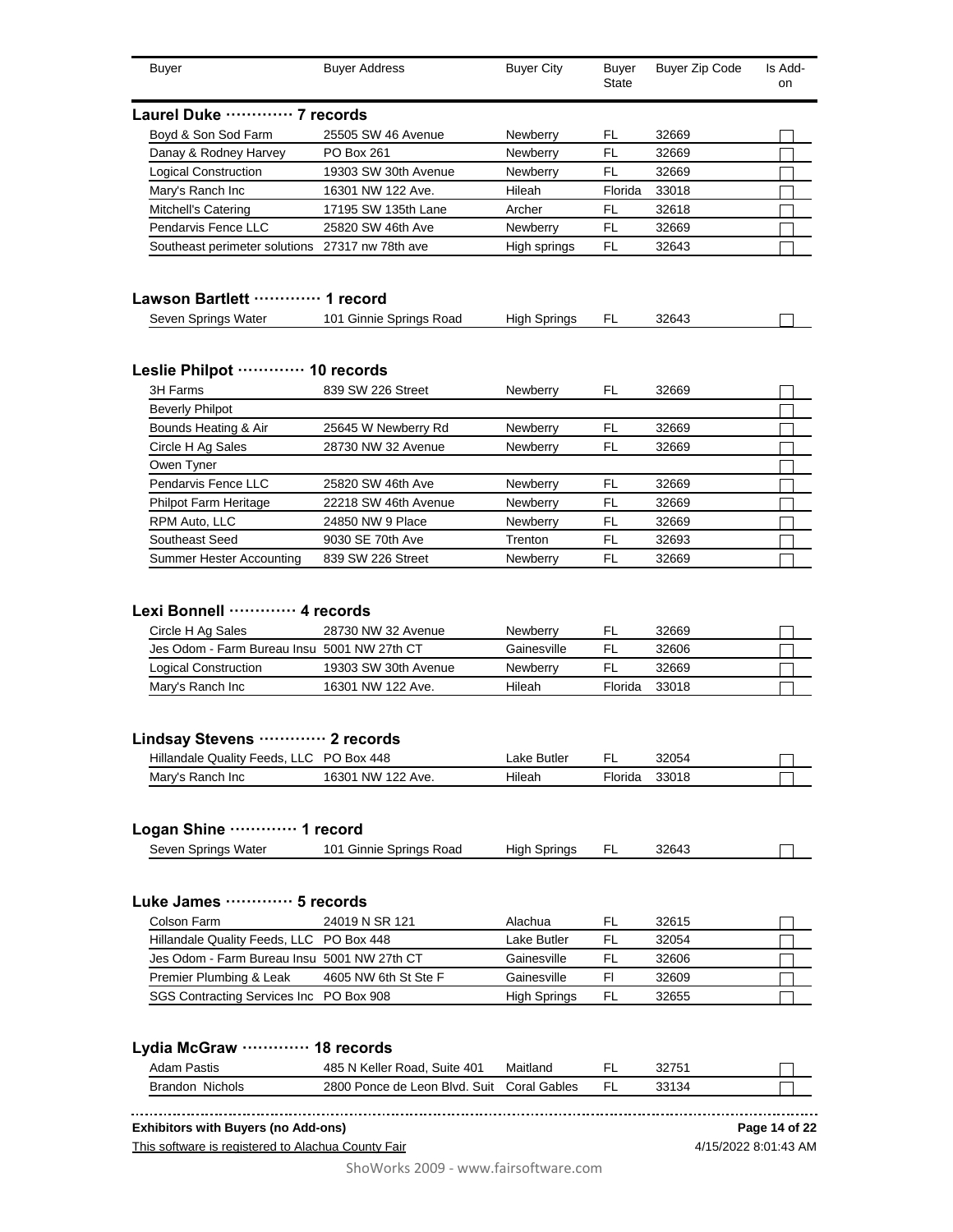| <b>Buyer</b>                                                                               | <b>Buyer Address</b>                                       | <b>Buyer City</b>       | <b>Buyer</b><br>State | <b>Buyer Zip Code</b> | Is Add-<br>on |
|--------------------------------------------------------------------------------------------|------------------------------------------------------------|-------------------------|-----------------------|-----------------------|---------------|
| Lydia McGraw ············· 18 records                                                      |                                                            |                         |                       |                       |               |
| Christine Wasula                                                                           | 1900 Summit Tower Blvd., Suit Orlando                      |                         | FL                    | 32810                 |               |
| Cory Laufer                                                                                | 2255 Glades Road, Suite 324-                               | Boca Raton              | <b>FL</b>             | 33431                 |               |
| David Salmon                                                                               | 11301 Okeechobee Blvd., Suite West Palm Bea                |                         | FL                    | 33422                 |               |
| Devang Desai                                                                               | 420 South Dixie Hwy., 3rd Floor Coral Gables               |                         | FL                    | 33146                 |               |
| Don Matz                                                                                   | 7201 NW 11 PL                                              | Gainesville             | <b>FL</b>             | 32605                 |               |
| Jason Wolf                                                                                 | 9050 Pines Blvd., Suite 450-02                             | Pembroke Pine           | FL                    | 33024                 |               |
| Jeffery Wank                                                                               | 10360 W State Road 84                                      | Ft. Lauderdale          | FL                    | 33324                 |               |
| Jonathan Matzner                                                                           | 1200 North Federal Highway, S Boca Raton                   |                         | FL                    | 33432                 |               |
| <b>Judd Goodall</b>                                                                        | 1410 N Westshore Blvd., Suite                              | Tampa                   | FL                    | 33607                 |               |
| Mary's Ranch Inc                                                                           | 16301 NW 122 Ave.                                          | Hileah                  | Florida               | 33018                 |               |
| McGraw Family                                                                              | 25770 SW 21st Place                                        | <b>Newberry</b>         | Florida               | 32669                 |               |
|                                                                                            | Michael Monteverde c/o Zinob 2400 E. Commercial Blvd, Suit | Ft. Lauderdale          | FL                    | 33308                 |               |
| Nicole Fluet                                                                               | 9513 W Park Village Drive                                  | Tampa                   | FL                    | 33626                 |               |
| <b>Robert Swift</b>                                                                        | 2014 Edgewater Drive, #321                                 | Orlando                 | FL                    | 32804                 |               |
| Schneider & Associates                                                                     | 285 NW 138 Terr Suite 100                                  | Newberry                | FL                    | 32669                 |               |
| <b>William Peterfriend</b>                                                                 | 7300 NW 84th Ave                                           | Parkland                | FL                    | 33067                 |               |
| Madalynn Worley  2 records                                                                 |                                                            |                         |                       |                       |               |
| Circle H Ag Sales<br>Rennia Aviation                                                       | 28730 NW 32 Avenue<br>4050 NE 45th Ave                     | Newberry<br>Gainesville | FL<br>FI.             | 32669<br>32609        |               |
| Madison Fogarty  2 records<br>Hillandale Quality Feeds, LLC PO Box 448<br>Mary's Ranch Inc | 16301 NW 122 Ave.                                          | Lake Butler<br>Hileah   | FL<br>Florida         | 32054<br>33018        |               |
| Mariana Caballero ………… 3 records<br>All Florida Electric                                   | 2606 NE 17 Terrace                                         | Gainesville             | FL                    | 32609                 |               |
| Joshua Green                                                                               | 1469 NW 30 Street                                          | Bell                    | Florida               | 32696                 |               |
| McCalls TV Sales and Servic                                                                | 23719 W US Hwy 27                                          | <b>High Springs</b>     | FL                    | 32643                 |               |
| Marlee Price ………… 3 records<br>Circle H Ag Sales<br><b>Logical Construction</b>            | 28730 NW 32 Avenue<br>19303 SW 30th Avenue                 | Newberry<br>Newberry    | FL<br><b>FL</b>       | 32669<br>32669        |               |
| Mary's Ranch Inc                                                                           | 16301 NW 122 Ave.                                          | Hileah                  | Florida               | 33018                 |               |
| Mason Kramer ………… 3 records<br>C&L Ranch                                                   | 2344 SW Old Bellamy Rd                                     | <b>Fort White</b>       | FI.                   | 32038                 |               |
|                                                                                            | 16301 NW 122 Ave.                                          | Hileah                  | Florida               | 33018                 |               |
| Mary's Ranch Inc                                                                           |                                                            |                         |                       |                       |               |
| Pikes Electric Inc                                                                         | 719 Industrial Dr                                          | Wildwood                | FL                    | 34785                 |               |
| Matthew Berry  8 records<br>Argos USA<br><b>BPM Stump Grinding</b>                         | 4000 NW County Rd 235<br>P.O. Box 993                      | Newberry<br>Archer      | FL<br>FL              | 32669<br>32618        |               |
| Computer Zone                                                                              | 5344 SW 63rd Blvd                                          | Gainesville             | FL                    | 32606                 |               |
| D. Berry Farms                                                                             | 11207 SW 122nd St                                          | Gainesville             | FL                    | 32608                 |               |
| Double B Southern LLC                                                                      | PO Box 37                                                  | Newberry                | FL                    | 32669                 |               |

**Exhibitors with Buyers (no Add-ons)**

This software is registered to Alachua County Fair

**Page 15 of 22**

ShoWorks 2009 - www.fairsoftware.com

4/15/2022 8:01:43 AM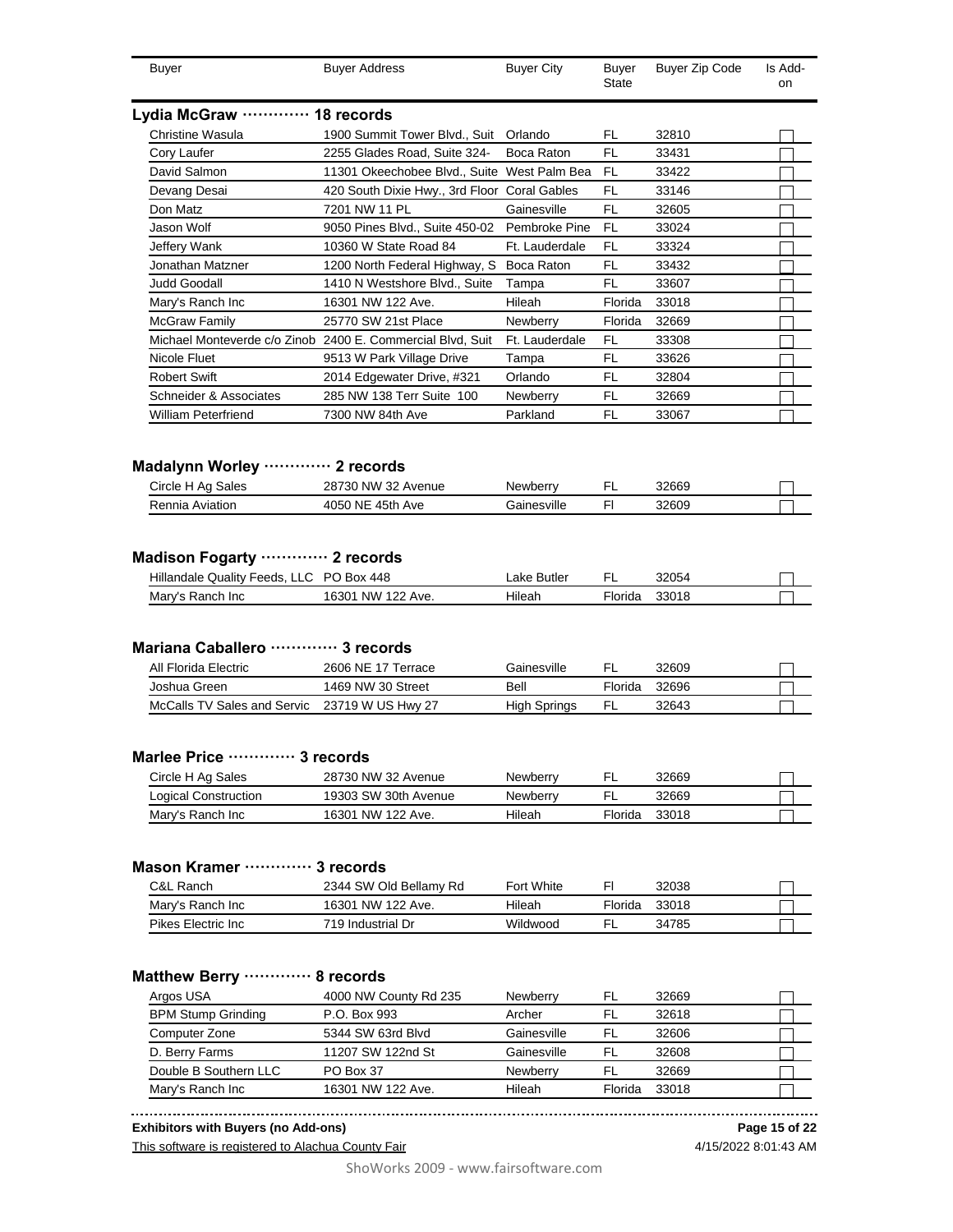| <b>Buyer</b>                 | <b>Buyer Address</b> | <b>Buyer City</b> | <b>Buver</b><br>State | Buyer Zip Code | Is Add-<br>on |
|------------------------------|----------------------|-------------------|-----------------------|----------------|---------------|
| Matthew Berry ………… 8 records |                      |                   |                       |                |               |
| Reeb Inc.                    | 1411 NW 2nd Street   | Gainesville       | FL                    | 32607          |               |
| Sleepy G's Bees              | 25744 NW 46 Avenue   | Newberry          | FL                    | 32669          |               |

#### **Melanie Butts ············· 6 records**

| Jeremy & Jessica Butts       | 6629 SW CR 240        | Lake City           | FI.     | 32024 |  |
|------------------------------|-----------------------|---------------------|---------|-------|--|
| Jerry & Linda Cornman        | 288 SW Unicorn Ct.    | Ft. White           |         | 32038 |  |
| Mary's Ranch Inc             | 16301 NW 122 Ave.     | Hileah              | Florida | 33018 |  |
| Mike's Custom Catering       | 19378 NW 164th Road   | <b>High Springs</b> | FL.     | 32643 |  |
| Precision Lawns & Landscapi  | 23905 NW 110 Ave      | Alachua             | FI.     | 32615 |  |
| Whitfield Window And Door, I | 17833 NW 244th Street | <b>High Springs</b> | FL      | 32643 |  |

#### **Michael Wunder ············· 5 records**

| Argos USA                   | 4000 NW County Rd 235 | <b>Newberry</b> | FL      | 32669 |  |
|-----------------------------|-----------------------|-----------------|---------|-------|--|
| <b>Coleman Construction</b> | 25501 NW 8th Ln       | <b>Newberry</b> | FL.     | 32669 |  |
| Mary's Ranch Inc            | 16301 NW 122 Ave.     | Hileah          | Florida | 33018 |  |
| Pendarvis Fence LLC         | 25820 SW 46th Ave     | <b>Newberry</b> | FL      | 32669 |  |
| <b>Prevatt Earthworks</b>   | 11994 NW 70th Ave.    | Chiefland       | FI      |       |  |

#### **Nash Cox ············· 1 record**

|  | Hitchcock's<br>Markets | US.<br><b>NW</b><br>15560<br><b>Ste 200</b><br>. 441 | Alachua | − | 32615<br>ں رے ت |  |
|--|------------------------|------------------------------------------------------|---------|---|-----------------|--|
|--|------------------------|------------------------------------------------------|---------|---|-----------------|--|

#### **Nolan Thomas ············· 2 records**

| Mary's Ranch Inc  | NW 122 Ave.<br>16301 | Hileah  | <b>Florida</b> | 33018 |  |
|-------------------|----------------------|---------|----------------|-------|--|
| Ray's Metal Works | 700<br>Box           | Alachua |                | 32616 |  |

#### **Owen Tyner ············· 13 records**

| 3H Farms                   | 839 SW 226 Street         | Newberry            | FL      | 32669 |  |
|----------------------------|---------------------------|---------------------|---------|-------|--|
| 83 Farms                   | 6510 N Hwy 129            | Bell                | FL      | 32619 |  |
| Amer-A-Crete Design        | 20364 NW CR 236           | <b>High Springs</b> | FL      | 32643 |  |
| Coleman Construction       | 25501 NW 8th Ln           | Newberry            | FL      | 32669 |  |
| <b>DW Pest Control</b>     | 13618 NW 270 Avenue       | Alachua             | FL      | 32615 |  |
| Mac Johnson Roofing        | 8479 State Rd 26          | Newberry            | FL      | 32669 |  |
| Mary's Ranch Inc           | 16301 NW 122 Ave.         | Hileah              | Florida | 33018 |  |
| Mayo Fertilizer            | PO Box 357                | Mayo                | FL      | 32066 |  |
| <b>Newberry Hydraulics</b> | 25430 NW 8th Lane, St 120 | Newberry            | FL      | 32669 |  |
| Norfleet Cattle Company    | PO Box 417                | Newberry            | FL      | 32669 |  |
| Pendarvis Fence LLC        | 25820 SW 46th Ave         | Newberry            | FL      | 32669 |  |
| Southeast Seed             | 9030 SE 70th Ave          | Trenton             | FL      | 32693 |  |
| Summer Hester Accounting   | 839 SW 226 Street         | Newberry            | FL      | 32669 |  |

## **Peyton O'Steen ············· 4 records**

| Grant & Vi Copeland         | 4430 Balboa Drive          | Sugar Lane          | ТX      | 77479 |  |
|-----------------------------|----------------------------|---------------------|---------|-------|--|
| Mary's Ranch Inc            | 16301 NW 122 Ave.          | Hileah              | Florida | 33018 |  |
| North Florida Buildings LLC | 17410 Northwest US Highway | <b>High Springs</b> | Florida | 32643 |  |
| Santa Fe Ford               | 16330 US Hwy 441           | Alachua             | ΕL      | 32615 |  |

#### **Exhibitors with Buyers (no Add-ons)**

This software is registered to Alachua County Fair

4/15/2022 8:01:43 AM **Page 16 of 22**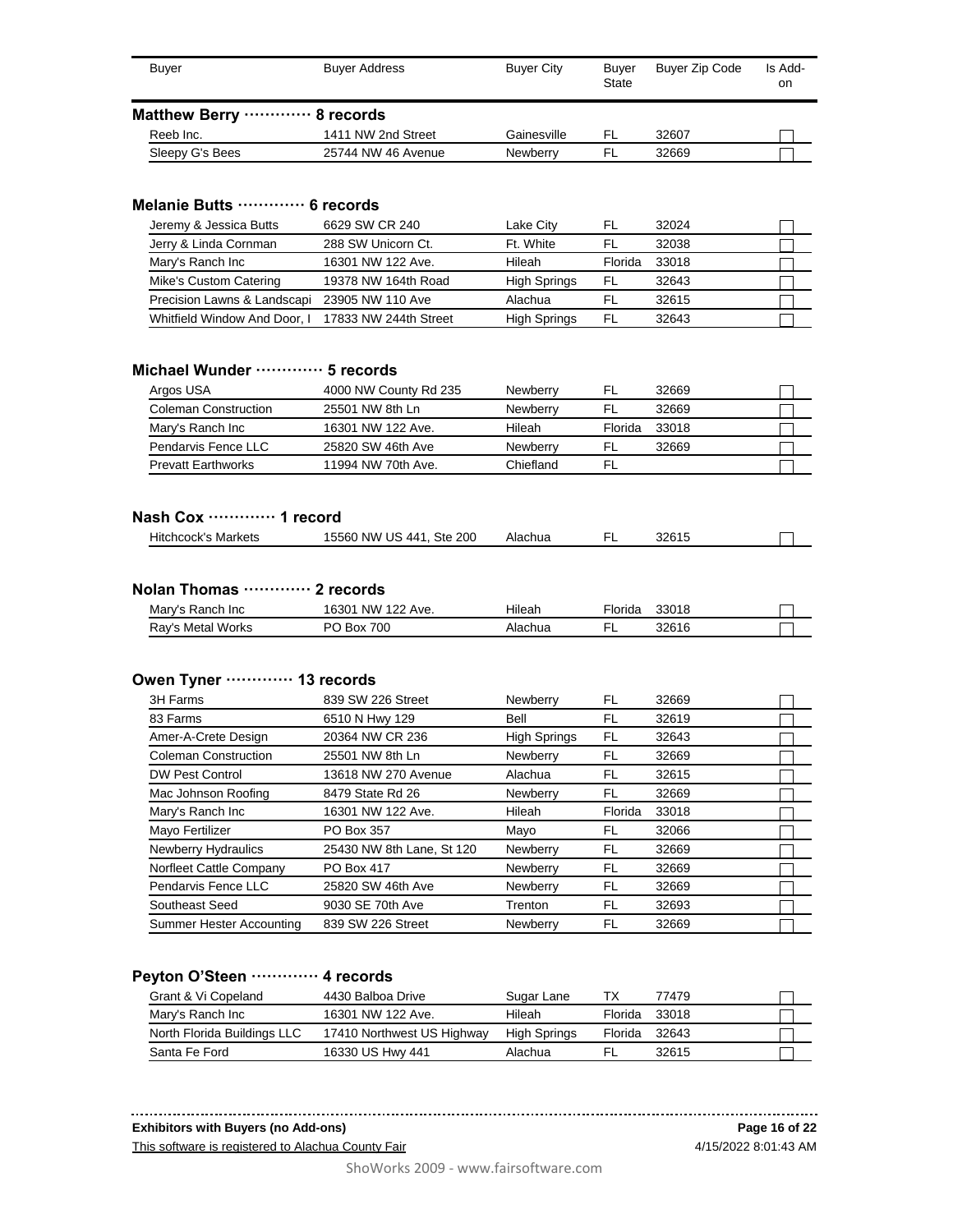| Buver                        | <b>Buyer Address</b> | <b>Buyer City</b> | <b>Buver</b><br>State | Buyer Zip Code | Is Add-<br>on |
|------------------------------|----------------------|-------------------|-----------------------|----------------|---------------|
| Peyton Powell ………… 2 records |                      |                   |                       |                |               |
| Friends of 4-H & FFA         | PO Box 2413          | Hawthorne         | .FL                   | 32640          |               |
| Mary's Ranch Inc             | 16301 NW 122 Ave.    | Hileah            | Florida               | 33018          |               |

## **Peyton Williams ············· 4 records**

| Devon Mumford                           | 23411 NW 142nd Ave      | <b>High Springs</b> | FL. | 32643 |  |
|-----------------------------------------|-------------------------|---------------------|-----|-------|--|
| Ray's Metal Works                       | <b>PO Box 700</b>       | Alachua             |     | 32616 |  |
| Seven Springs Water                     | 101 Ginnie Springs Road | <b>High Springs</b> | .FL | 32643 |  |
| SGS Contracting Services Inc PO Box 908 |                         | <b>High Springs</b> | FL. | 32655 |  |

#### **R&H Savanah McIntyre ············· 3 records**

| Columbia Livestock Market | PO Box 354       | Lake Citv | 32056 |  |
|---------------------------|------------------|-----------|-------|--|
| Custom Land Services LLC  | 27672 NW 87th St | Alachua   | 32616 |  |
| Santa Fe Ford             | 16330 US Hwy 441 | Alachua   | 32615 |  |

#### **Rachel Miller ············· 9 records**

| <b>CTE</b>                    | 954 NW 244th Drive           | Newberry            | FL | 32669 |  |
|-------------------------------|------------------------------|---------------------|----|-------|--|
| <b>Felknor Electric</b>       | 9584 116th PL                | Live Oak            | FL | 32060 |  |
| <b>Langston Tree Service</b>  | 4751 NW 155th St             | Trenton             | FL | 32693 |  |
| Mitchell's Catering           | 17195 SW 135th Lane          | Archer              | FL | 32618 |  |
| Pendarvis Fence LLC           | 25820 SW 46th Ave            | Newberry            | FL | 32669 |  |
| Pro Services Of North Florida | 5350 SE 76th Trail           | Trenton             | FL | 32693 |  |
| Southern Air Systems          | 6422 SE 62nd Ct              | Trenton             | FL | 32693 |  |
| <b>Sullivan Benefits</b>      | 10672 Bloomingdale Ave. #102 | Riverview           | FL | 33578 |  |
| Whitfield Window And Door, I  | 17833 NW 244th Street        | <b>High Springs</b> | FL | 32643 |  |

## **Railee Steele ············· 3 records**

| Mary's Ranch Inc            | 16301 NW 122 Ave.     | Hileah      | Florida | 33018 |  |
|-----------------------------|-----------------------|-------------|---------|-------|--|
| R.O.T. Construction         | 4366 SW 115 Place     | ∟ake Butler |         | 32054 |  |
| <b>Whittington Electric</b> | 164 Queens Country Rd | Interlachen |         | 32148 |  |

#### **RAMSEY STANLEY ············· 4 records**

| All Florida Electric                             | 2606 NE 17 Terrace | Gainesville | EL.            | 32609 |  |
|--------------------------------------------------|--------------------|-------------|----------------|-------|--|
| Mallard Construction & Electri 9310 NW 188th Way |                    | Alachua     | FL.            | 32615 |  |
| Mary's Ranch Inc                                 | 16301 NW 122 Ave.  | Hileah      | <b>Florida</b> | 33018 |  |
| Santa Fe Ford                                    | 16330 US Hwy 441   | Alachua     | FI             | 32615 |  |

#### **Riley Hester ············· 24 records**

| 23 Farms LLC                   | 839 SW 226th Street  | Newberry    | FL  | 32669 |  |
|--------------------------------|----------------------|-------------|-----|-------|--|
| 3H Farms                       | 839 SW 226 Street    | Newberry    | FL  | 32669 |  |
| <b>ADT Farms</b>               | 3789 NW 202nd Street | Newberry    | FI. | 32669 |  |
| Ag Pro Chiefland               | 107 SW 4 Avenue      | Chiefland   | FL  | 32644 |  |
| Ameris Bank                    |                      |             |     |       |  |
| <b>Automotive Super Sports</b> | 6900 NW 9 Blvd       | Gainesville | FL  | 32605 |  |
|                                |                      |             |     |       |  |
| <b>Bass Farms</b>              | 27367 SW 30 Avenue   | Newberry    | FL  | 32669 |  |
| BMP Logic, Inc.                | 9619 SW 10th Avenue  | Trenton     | FL  | 32693 |  |
| Chiefland Farm Supply          | 215 E Rogers Blvd    | Chiefland   | FL  | 32626 |  |

**Exhibitors with Buyers (no Add-ons)**

This software is registered to Alachua County Fair

**Page 17 of 22**

4/15/2022 8:01:43 AM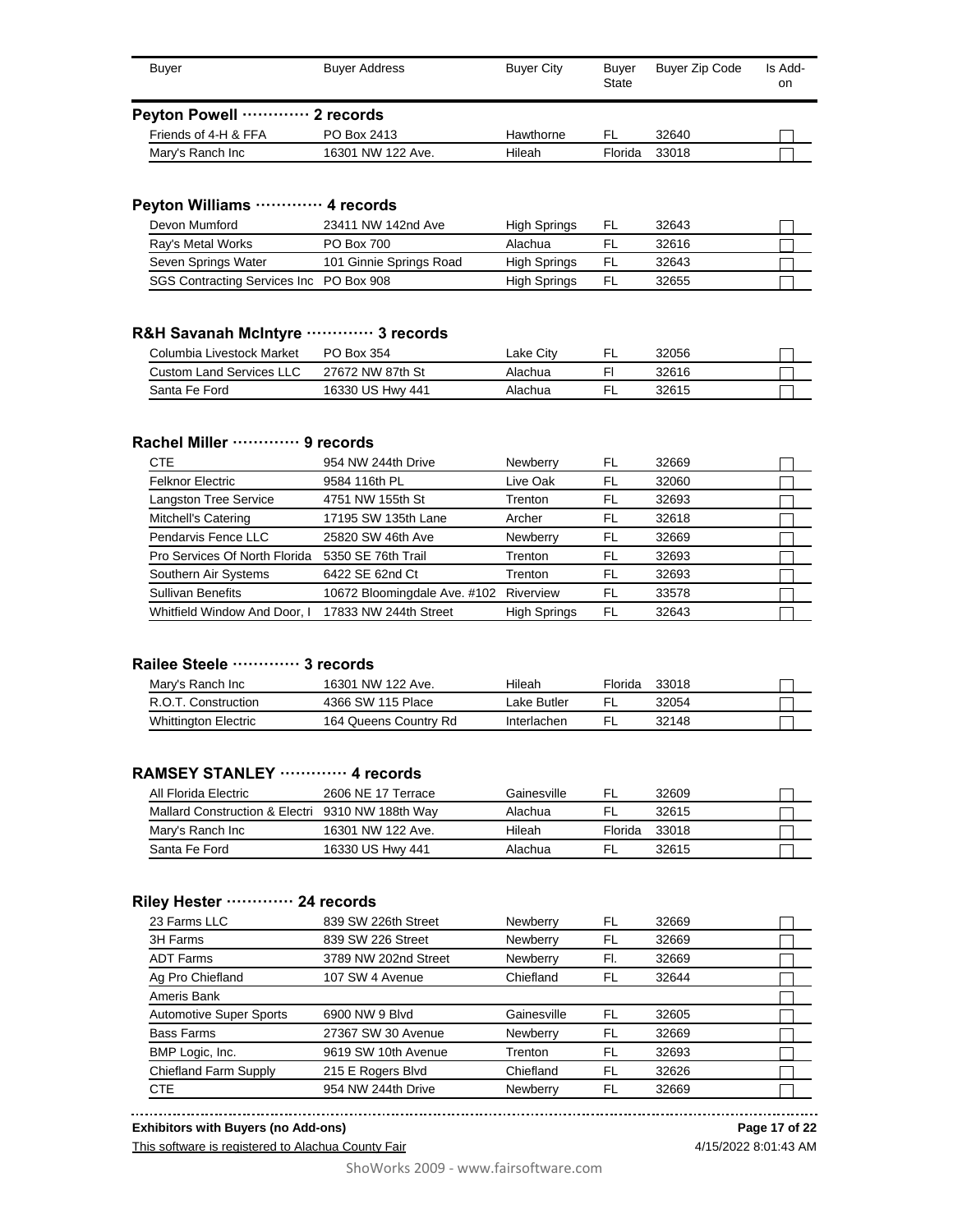| <b>Buyer</b>                                                  | <b>Buyer Address</b>                      | <b>Buyer City</b>    | <b>Buyer</b><br>State | Buyer Zip Code       | Is Add-<br>on |
|---------------------------------------------------------------|-------------------------------------------|----------------------|-----------------------|----------------------|---------------|
| Riley Hester ………… 24 records                                  |                                           |                      |                       |                      |               |
| <b>Edward Jones</b>                                           | 15806 NW 78th Ave                         | Alachua              | FL.                   | 32615                |               |
| Harvey Building & Constructio PO Box 526                      |                                           | Newberry             | <b>FL</b>             | 32669                |               |
| Jes Odom - Farm Bureau Insu 5001 NW 27th CT                   |                                           | Gainesville          | FL                    | 32606                |               |
| Mary's Ranch Inc                                              | 16301 NW 122 Ave.                         | Hileah               | Florida               | 33018                |               |
| Mayo Fertilizer                                               | PO Box 357                                | Mayo                 | FL                    | 32066                |               |
| Mitchell Heming                                               | 500 Old Hwy 84 W                          | <b>Boston</b>        | GА                    | 31626                |               |
| Newberry Cornfield Maze                                       | 1909 SW 186th Street                      | Newberry             | FL                    | 32669                |               |
| North Florida PBA                                             |                                           |                      |                       |                      |               |
| Nutrien Ag Solutions - FL                                     | P.O. Box 184                              | Trenton              | FL                    | 32693                |               |
|                                                               |                                           |                      |                       |                      |               |
| Owen Tyner                                                    |                                           |                      |                       |                      |               |
| Randy Lewis Electric                                          | 5299 SW 56th Ave                          | Trenton              | FL                    | 32693                |               |
| <b>SMP Melons</b>                                             | 839 SW226 Street                          | Newberry             | FL                    | 32669                |               |
| Southeast Seed                                                | 9030 SE 70th Ave                          | Trenton              | FL                    | 32693                |               |
| Suburban Propane                                              | 17460 Main Street                         | <b>High Springs</b>  | FL                    | 32643                |               |
| RILEY STANLEY  3 records                                      |                                           |                      |                       |                      |               |
| All Florida Electric                                          | 2606 NE 17 Terrace                        | Gainesville          | FL                    | 32609                |               |
| Mallard Construction & Electri 9310 NW 188th Way              |                                           | Alachua              | <b>FL</b>             | 32615                |               |
| Santa Fe Ford                                                 | 16330 US Hwy 441                          | Alachua              | FL                    | 32615                |               |
|                                                               |                                           |                      |                       |                      |               |
| Ryan Dillard  1 record                                        |                                           |                      |                       |                      |               |
| Seven Springs Water                                           | 101 Ginnie Springs Road                   | <b>High Springs</b>  | FL                    | 32643                |               |
| 3H Farms<br><b>ADT Farms</b>                                  | 839 SW 226 Street<br>3789 NW 202nd Street | Newberry<br>Newberry | FL<br>FI.             | 32669<br>32669       |               |
| <b>CTE</b>                                                    | 954 NW 244th Drive                        | Newberry             | FL                    | 32669                |               |
| Double B Southern LLC                                         | PO Box 37                                 | Newberry             | <b>FL</b>             | 32669                |               |
| <b>Granville Plantation</b>                                   | 20712 SW 30                               | Newberry             | <b>FL</b>             | 32669                |               |
| <b>Helgerud Construction</b>                                  | 25112 NW 62nd Avenue                      | <b>High Springs</b>  | FL                    | 32643                |               |
| <b>Logical Construction</b>                                   | 19303 SW 30th Avenue                      | Newberry             | <b>FL</b>             | 32669                |               |
| Mary's Ranch Inc                                              | 16301 NW 122 Ave.                         | Hileah               | Florida               | 33018                | $\mathbf{I}$  |
| Mitchell's Catering                                           | 17195 SW 135th Lane                       | Archer               | FL                    | 32618                |               |
| Newberry Cornfield Maze                                       | 1909 SW 186th Street                      | Newberry             | FL                    | 32669                |               |
| Southeast Seed                                                | 9030 SE 70th Ave                          | Trenton              | FL                    | 32693                |               |
| <b>Town Center Storage</b>                                    | 954 NW 244th Dr                           | Newberry             | FL                    | 32669                |               |
| <b>Troy Smith Construction</b>                                |                                           |                      |                       |                      |               |
|                                                               | 6142 SW CR 232                            | Trenton              | FL                    | 32693                |               |
| Samantha Pernini-Dykes ………… 2 records<br>Friends of 4-H & FFA | PO Box 2413                               | Hawthorne            | FL.                   | 32640                |               |
| Mary's Ranch Inc                                              | 16301 NW 122 Ave.                         | Hileah               | Florida               | 33018                |               |
|                                                               |                                           |                      |                       |                      |               |
| Sara McKnight ………… 1 record                                   |                                           |                      |                       |                      |               |
| United Country Real Estate                                    | 120 SW Horseshoe Loop                     | Fort White           | FLorida 32038         |                      |               |
| Sarah Morgan  1 record                                        |                                           |                      |                       |                      |               |
| Mallard Construction & Electri 9310 NW 188th Way              |                                           | Alachua              | FL.                   | 32615                |               |
| <b>Exhibitors with Buyers (no Add-ons)</b>                    |                                           |                      |                       |                      | Page 18 of 22 |
| This software is registered to Alachua County Fair            |                                           |                      |                       | 4/15/2022 8:01:43 AM |               |
|                                                               |                                           |                      |                       |                      |               |
|                                                               | ShoWorks 2009 - www.fairsoftware.com      |                      |                       |                      |               |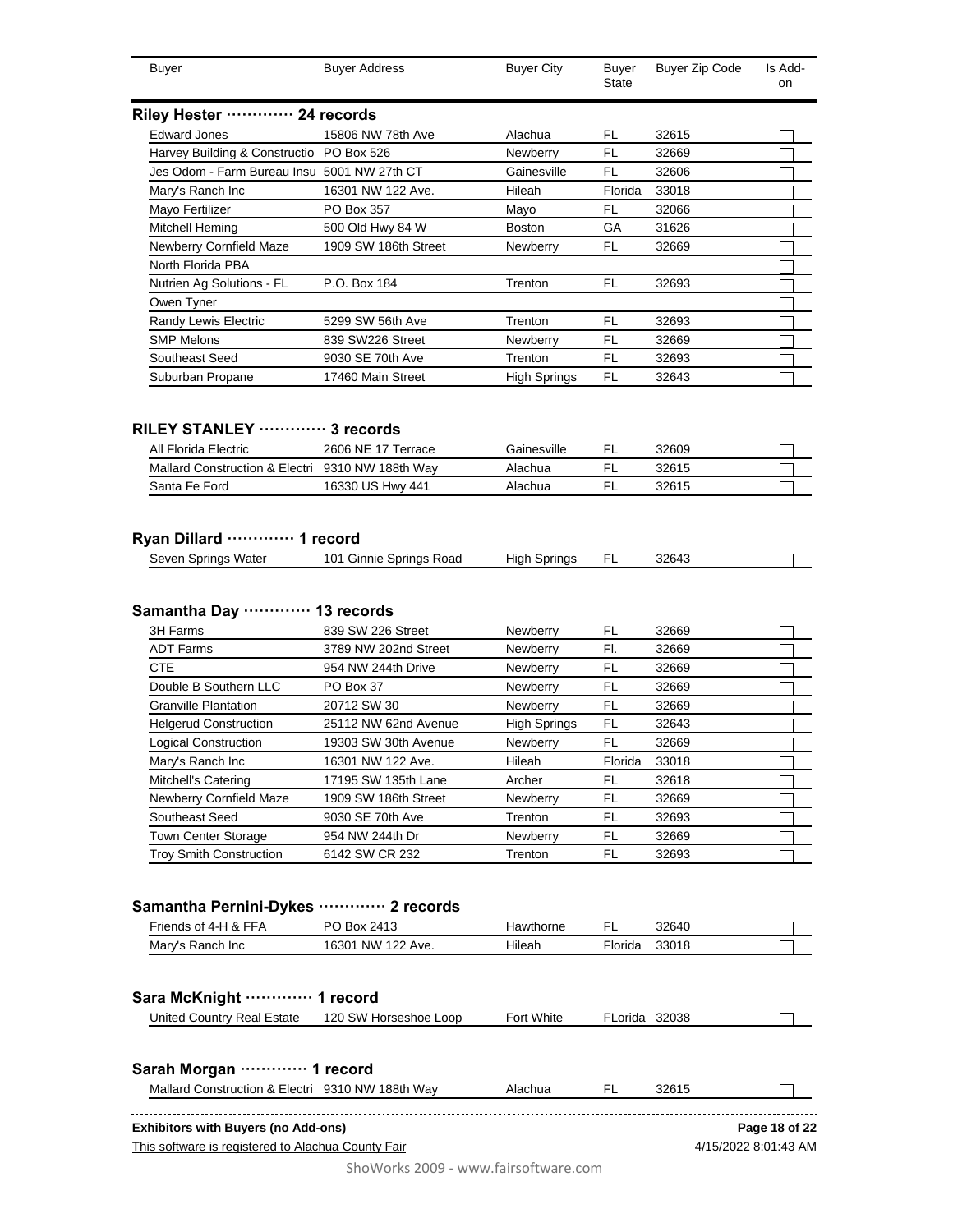| <b>Buyer</b>                                                                      | <b>Buyer Address</b>           | <b>Buyer City</b>   | <b>Buyer</b><br>State | <b>Buyer Zip Code</b> | Is Add-<br>on |
|-----------------------------------------------------------------------------------|--------------------------------|---------------------|-----------------------|-----------------------|---------------|
| Sarah Morgan  1 record                                                            |                                |                     |                       |                       |               |
|                                                                                   |                                |                     |                       |                       |               |
| Savanna Johnson ………… 2 records                                                    |                                |                     |                       |                       |               |
| Dan Shaw Farm Bureau                                                              | 5001 nw 27th ct                | Gainesville         | FI.                   | 32606                 |               |
| <b>Trinity Sanders Construction</b>                                               | 18060 NW 150th Ave             | Williston           | FL                    | 32696                 |               |
| Sean Kopman  2 records                                                            |                                |                     |                       |                       |               |
| Archer Automotive & Tire                                                          | 15901 SW Archer Road           | Archer              | FL                    | 32618                 |               |
| Mary's Ranch Inc                                                                  | 16301 NW 122 Ave.              | Hileah              | Florida               | 33018                 |               |
| SFHS Allison McQuatters  1 record                                                 |                                |                     |                       |                       |               |
| <b>Barrs Plumbing INC</b>                                                         | 476 SW Barrs GIN               | Lake City           | FL                    | 32024                 |               |
| Shepard Simmons  10 records                                                       |                                |                     |                       |                       |               |
| Crom Corporation                                                                  | 250 SW 36 Terrace              | Gainesville         | FL.                   | 32607                 |               |
| <b>Gator Solutions</b>                                                            | 4577 NW 6th St STE B           | Gainesville         | FL                    | 32609                 |               |
| <b>JCA Surety Group LLC</b>                                                       | 123 Zelma St                   | Orlando             | FL                    | 32803                 |               |
| <b>JMJ Construction Services</b>                                                  | 9507 NW 226th Street           | Alachua             | FL                    | 32615                 |               |
| Mary's Ranch Inc                                                                  | 16301 NW 122 Ave.              | Hileah              | Florida               | 33018                 |               |
| McDade Waterworks                                                                 | PO Box 16039                   | Tampa               | FL                    | 33687                 |               |
| SGS Contracting Services Inc PO Box 908                                           |                                | <b>High Springs</b> | FL                    | 32655                 |               |
| <b>TSC-Jacobs North</b>                                                           | 24156 SR 54, Suite 3           | Lutz                | FL                    | 33559                 |               |
| <b>United Rentals</b>                                                             | 3450 NE Waldo Rd               | Gainesville         | FL                    | 32609                 |               |
| Whitfield Window And Door, I                                                      | 17833 NW 244th Street          | <b>High Springs</b> | FL                    | 32643                 |               |
| Skylar Pennell ………… 2 records<br>Mallard Construction & Electri 9310 NW 188th Way |                                | Alachua             | FL                    | 32615                 |               |
| Precision Lawns & Landscapi 23905 NW 110 Ave                                      |                                | Alachua             | <b>FL</b>             | 32615                 |               |
| Synteria Williams  3 records<br>Columbia Livestock Market                         | PO Box 354                     | Lake City           | FL                    | 32056                 |               |
| Friends of 4-H & FFA                                                              | PO Box 2413                    | Hawthorne           | FL                    | 32640                 |               |
| <b>Publix Corporate Office</b>                                                    | 3300 Publix Corporate Pkwy     | Lakeland            | FL                    | 33811                 |               |
| Tate Howell ………… 3 records<br><b>CTE</b>                                          | 954 NW 244th Drive             | Newberry            | FL                    | 32669                 |               |
| <b>Gator Solutions</b>                                                            | 4577 NW 6th St STE B           | Gainesville         | <b>FL</b>             | 32609                 |               |
| Lewis Walker Roofing Inc                                                          | 1118 South Marion Avenue       | Lake City           | Florida               | 32025                 |               |
|                                                                                   |                                |                     |                       |                       |               |
| Taylor Berryhill .<br><br>Mary's Ranch Inc                                        | 2 records<br>16301 NW 122 Ave. | Hileah              | Florida               | 33018                 |               |
| <b>Publix Corporate Office</b>                                                    | 3300 Publix Corporate Pkwy     | Lakeland            | <b>FL</b>             | 33811                 |               |
|                                                                                   |                                |                     |                       |                       |               |
| Taylor Greenberg  2 records                                                       |                                |                     |                       |                       |               |
| Friends of 4-H & FFA                                                              | PO Box 2413                    | Hawthorne           | FL                    | 32640                 |               |
| Mary's Ranch Inc                                                                  | 16301 NW 122 Ave.              | Hileah              | Florida               | 33018                 |               |
| <b>Exhibitors with Buyers (no Add-ons)</b>                                        |                                |                     |                       |                       | Page 19 of 22 |
| This software is registered to Alachua County Fair                                |                                |                     |                       | 4/15/2022 8:01:43 AM  |               |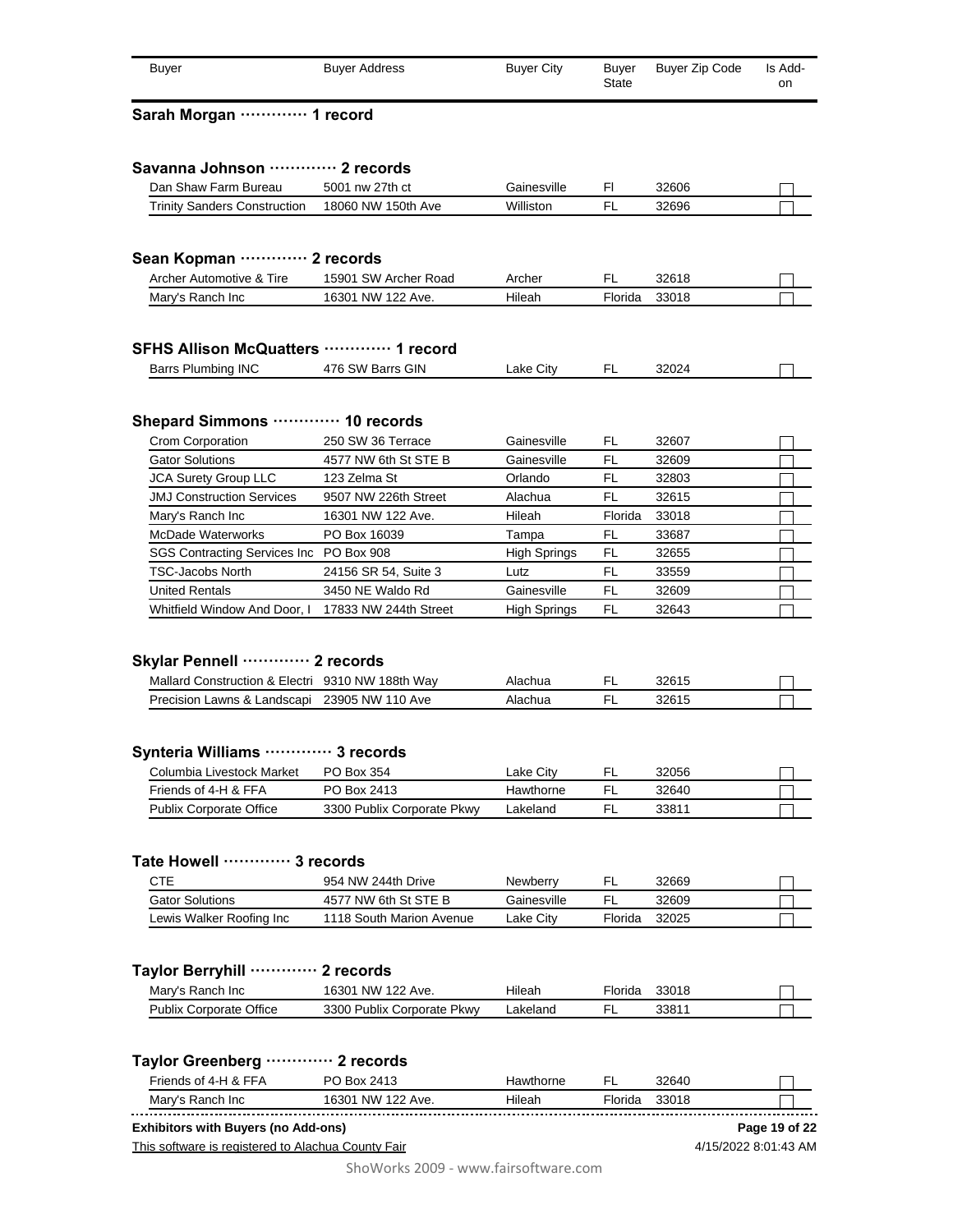| Buyer | <b>Buyer Address</b> | <b>Buyer City</b> | Buver | Buver Zip Code | Is Add- |
|-------|----------------------|-------------------|-------|----------------|---------|
|       |                      |                   | State |                | on      |

#### **Taylor Greenberg ············· 2 records**

#### **Tessa Betke ············· 4 records**

| Colson Farm                              | 24019 N SR 121        | Alachua     | 32615 |  |
|------------------------------------------|-----------------------|-------------|-------|--|
| Columbia Livestock Market                | PO Box 354            | Lake Citv   | 32056 |  |
| Hillandale Quality Feeds, LLC PO Box 448 |                       | Lake Butler | 32054 |  |
| Santa Fe River Ranch                     | 29220 NW 122nd Street | Alachua     | 32615 |  |

#### **Tifton Green ············· 10 records**

| <b>Blackwell Electric</b>                         | 1901 NW 202 Street   | Newberry            | FL      | 32669 |  |
|---------------------------------------------------|----------------------|---------------------|---------|-------|--|
| Boyd & Son Sod Farm                               | 25505 SW 46 Avenue   | Newberry            | FL      | 32669 |  |
| Cowboyz BBQ Catering                              | PO Box 638           | Archer              | FL      | 32618 |  |
| CTE                                               | 954 NW 244th Drive   | Newberry            | FL      | 32669 |  |
| Devon Mumford                                     | 23411 NW 142nd Ave   | <b>High Springs</b> | FL      | 32643 |  |
| Green Construction and Devel 14250 SE 60th Street |                      | Morriston           | FL      | 32668 |  |
| Mark & Crystal Hodge                              | 20604 SW 30th Avenue | Newberry            | FL      | 32669 |  |
| Mary's Ranch Inc                                  | 16301 NW 122 Ave.    | Hileah              | Florida | 33018 |  |
| Pendarvis Fence LLC                               | 25820 SW 46th Ave    | Newberry            | FL      | 32669 |  |
| <b>Whitehurst Cattle Co</b>                       | 20551 NE 75 Street   | Williston           | FL      | 32696 |  |

#### **Tison Thomas ············· 2 records**

| Mary's Ranch Inc  | 16301 NW 122 Ave. | Hileah  | <sup>≔</sup> lorida | 33018 |  |
|-------------------|-------------------|---------|---------------------|-------|--|
| Ray's Metal Works | <b>Box 700</b>    | Alachua |                     | 32616 |  |

## **Tony Myers ············· 2 records**

| Mary's Ranch Inc | 16301 NW 122 Ave.  | Hileah       | Florida | 33018 |  |
|------------------|--------------------|--------------|---------|-------|--|
| Myers LG Seeds   | 16352 NW 208th Wav | High Springs |         | 32643 |  |

#### **Trig Worley ············· 2 records**

| Mary's Ranch Inc                             | 16301 NW 122 Ave. | Hileah      | Florida | 33018 |  |
|----------------------------------------------|-------------------|-------------|---------|-------|--|
| WW Gay Mechanical Contract 515 SE 11th Place |                   | Gainesville |         | 3260′ |  |

#### **Tristan Duke ············· 5 records**

| Argos USA             | 4000 NW County Rd 235 | <b>Newberry</b> |         | 32669 |  |
|-----------------------|-----------------------|-----------------|---------|-------|--|
| Danay & Rodney Harvey | PO Box 261            | <b>Newberry</b> | ٢L      | 32669 |  |
| Logical Construction  | 19303 SW 30th Avenue  | <b>Newberry</b> | FL      | 32669 |  |
| Mary's Ranch Inc      | 16301 NW 122 Ave.     | Hileah          | Florida | 33018 |  |
| Southeast Seed        | 9030 SE 70th Ave      | Trenton         |         | 32693 |  |

#### **Tyler Moore ············· 7 records**

| 3H Farms                      | 839 SW 226 Street    | Newberry | FL      | 32669 |  |
|-------------------------------|----------------------|----------|---------|-------|--|
| <b>ADT Farms</b>              | 3789 NW 202nd Street | Newberry | FI.     | 32669 |  |
| <b>Logical Construction</b>   | 19303 SW 30th Avenue | Newberry | FL      | 32669 |  |
| Mark & Crystal Hodge          | 20604 SW 30th Avenue | Newberry | FL      | 32669 |  |
| Mary's Ranch Inc              | 16301 NW 122 Ave.    | Hileah   | Florida | 33018 |  |
| <b>Rita Martin Farms</b>      | 3789 NW 202nd Street | Newberry | FL      | 32669 |  |
| <b>Trenton Farm Equipment</b> | 3789 NW 202nd Street | Newberry |         | 32669 |  |

**Exhibitors with Buyers (no Add-ons)**

This software is registered to Alachua County Fair

4/15/2022 8:01:43 AM **Page 20 of 22**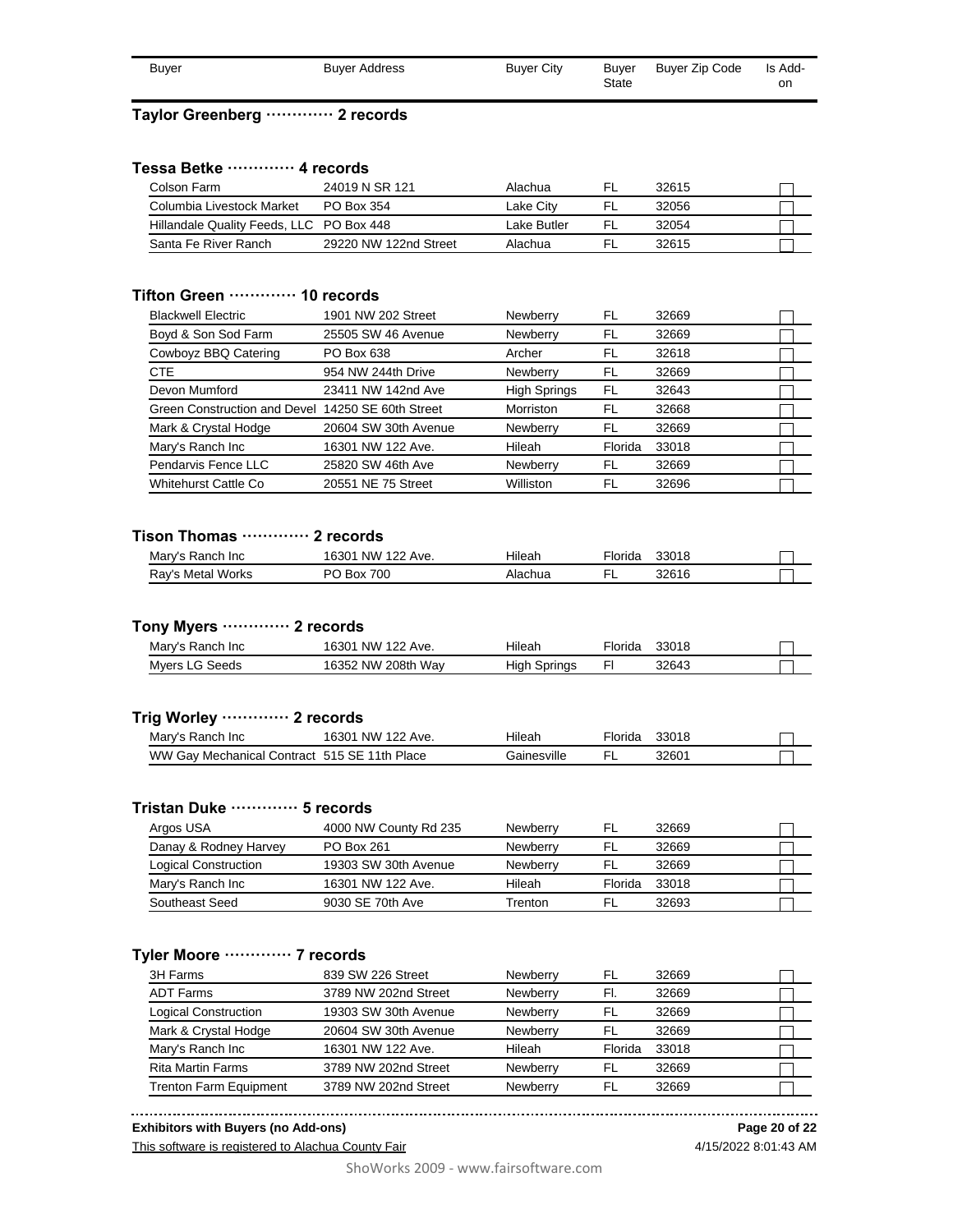| Buyer | <b>Buyer Address</b> | <b>Buyer City</b> | Buyer | Buyer Zip Code | Is Add- |
|-------|----------------------|-------------------|-------|----------------|---------|
|       |                      |                   | State |                | on      |

## **Tyler Moore ············· 7 records**

#### **Tyson Fralick ············· 8 records**

| Colson Farm                                   | 24019 N SR 121        | Alachua     | FL      | 32615 |  |
|-----------------------------------------------|-----------------------|-------------|---------|-------|--|
| Cowboyz BBQ Catering                          | PO Box 638            | Archer      | FL      | 32618 |  |
| Donnie Odom - Farm Bureau I 16206 NW 163rd Ln |                       | Alachua     | FL.     | 32615 |  |
| Hillandale Quality Feeds, LLC PO Box 448      |                       | Lake Butler | FL      | 32054 |  |
| Hobo Tractor                                  | 462 SE State Road 238 | Lake City   | - FL    | 32025 |  |
| M & H Farms                                   | 15701 NW 278 Avenue   | Alachua     | FL.     | 32615 |  |
| Mary's Ranch Inc                              | 16301 NW 122 Ave.     | Hileah      | Florida | 33018 |  |
| Pendarvis Fence LLC                           | 25820 SW 46th Ave     | Newberry    | FI      | 32669 |  |

#### **Waylon James ············· 7 records**

| Cracker Creek Family Farm                   | 23470 SW CR 18       | <b>Brooker</b>      | Florida | 32622 |  |
|---------------------------------------------|----------------------|---------------------|---------|-------|--|
| <b>Custom Land Services LLC</b>             | 27672 NW 87th St     | Alachua             | FI      | 32616 |  |
| Double B Southern LLC                       | PO Box 37            | Newberry            | FI.     | 32669 |  |
| <b>Gator Solutions</b>                      | 4577 NW 6th St STE B | Gainesville         | FL      | 32609 |  |
| Imler Farms                                 | 20817 NW 57th Place  | Newberry            | FL      | 32669 |  |
| Jes Odom - Farm Bureau Insu 5001 NW 27th CT |                      | Gainesville         | FL      | 32606 |  |
| SGS Contracting Services Inc PO Box 908     |                      | <b>High Springs</b> | FL.     | 32655 |  |

#### **Waylon White ············· 2 records**

| Mary's Ranch Inc    | 16301 NW 122 Ave.   | Hilear    | Florida | 33018 |  |
|---------------------|---------------------|-----------|---------|-------|--|
| Southern Dirt Works | 13105 SE US Hwy 301 | Hawthorne |         | 32640 |  |

#### **Whitney Davis ············· 18 records**

| Amer-A-Crete Design                       | 20364 NW CR 236          | <b>High Springs</b> | FL  | 32643 |  |
|-------------------------------------------|--------------------------|---------------------|-----|-------|--|
| Asher Sullivan                            | 17835 NW 278th Avenue    | Alachua             | FL  | 32615 |  |
| <b>Brian Crews</b>                        | 215 SW Crews Farm Terr   | Lake Citv           | FL  | 32054 |  |
| Chiefland Farm Supply                     | 215 E Rogers Blvd        | Chiefland           | FL  | 32626 |  |
| Doug Davis                                | 27117 NW 98th St         | <b>ALACHUA</b>      | FL  | 32615 |  |
| <b>Ford Brewer</b>                        | 1009 Manchester Drive    | Raleigh             | NC. | 27609 |  |
| <b>Gary Williams</b>                      | 17835 NW 278th Avenue    | Alachua             | FL  | 32615 |  |
| Greg Davis                                |                          |                     |     |       |  |
| <b>Highlander Organics</b>                | 3709 Par Rd.             | Sebring             | FL  | 33872 |  |
| <b>Holly Factory</b>                      | 29001 CR 241             | <b>ALACHUA</b>      | FL  | 32615 |  |
| <b>JMJ Construction Services</b>          | 9507 NW 226th Street     | Alachua             | FL  | 32615 |  |
| <b>Mallard Construction &amp; Electri</b> | 9310 NW 188th Way        | Alachua             | FL  | 32615 |  |
| Mayo Fertilizer                           | PO Box 357               | Mayo                | FL  | 32066 |  |
| Roger Davis                               | 1450 SW Tommy Litus ST   | Ft. White           | FL  | 32025 |  |
| <b>Ryan Miller Real Estate</b>            | 23133 NW 199th PL Apt 11 | <b>High Springs</b> | FL  | 32643 |  |
| Santa Fe Ford                             | 16330 US Hwy 441         | Alachua             | FL  | 32615 |  |
| Santa Fe Veg                              | 11204 NW County Road 236 | Alachua             | FL  | 32615 |  |
| Tom Cushman                               | P.O. Box 810             | Lake City           | FL  | 32056 |  |

## **William Mallard ············· 6 records**

| Craig Mikell - Farm Bureau In 16206 NW 163rd Lane |                    | Alachua      |         | 32615 |  |
|---------------------------------------------------|--------------------|--------------|---------|-------|--|
| Gator Crop Consulting                             | 23748 NW 142nd Ave | High Springs | Florida | 32643 |  |
| Mac Johnson Roofing                               | 8479 State Rd 26   | Newberry     |         | 32669 |  |

**Exhibitors with Buyers (no Add-ons)**

This software is registered to Alachua County Fair

4/15/2022 8:01:43 AM **Page 21 of 22**